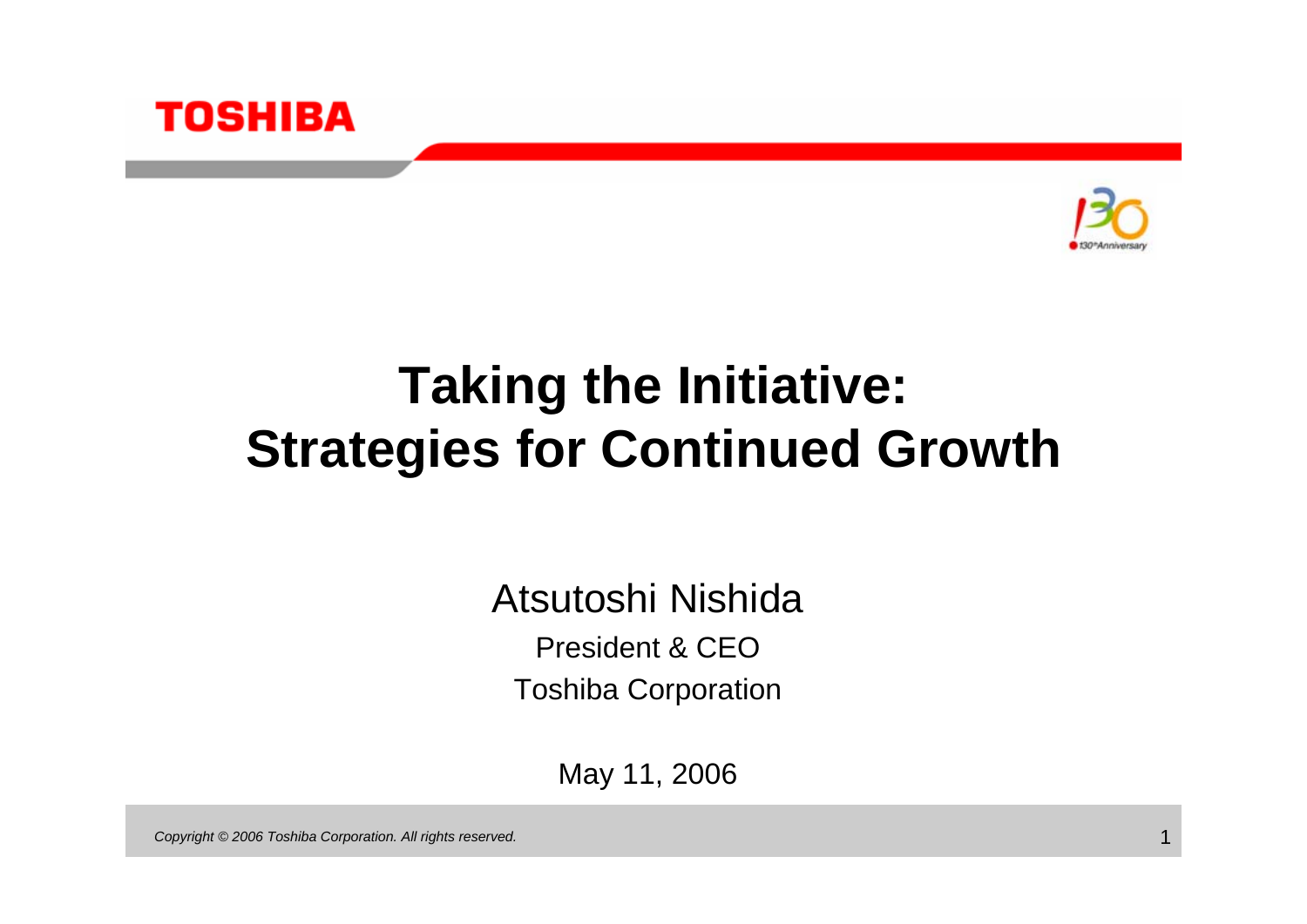

### Forward-looking statements

- ・ This presentation contains forward-looking statements concerning Toshiba's future plans, strategies and performance.
- ・ These forward-looking statements are not historical facts, rather they represent assumptions and beliefs based on economic, financial and competitive data currently available.
- ・ Furthermore, they are subject to a number of risks and uncertainties that, without limitation, relate to economic conditions, worldwide megacompetition in the electronics business, customer demand, foreign currency exchange rates, tax rules, regulations and other factors. Toshiba therefore, wishes to caution that actual results may differ materially from our expectations.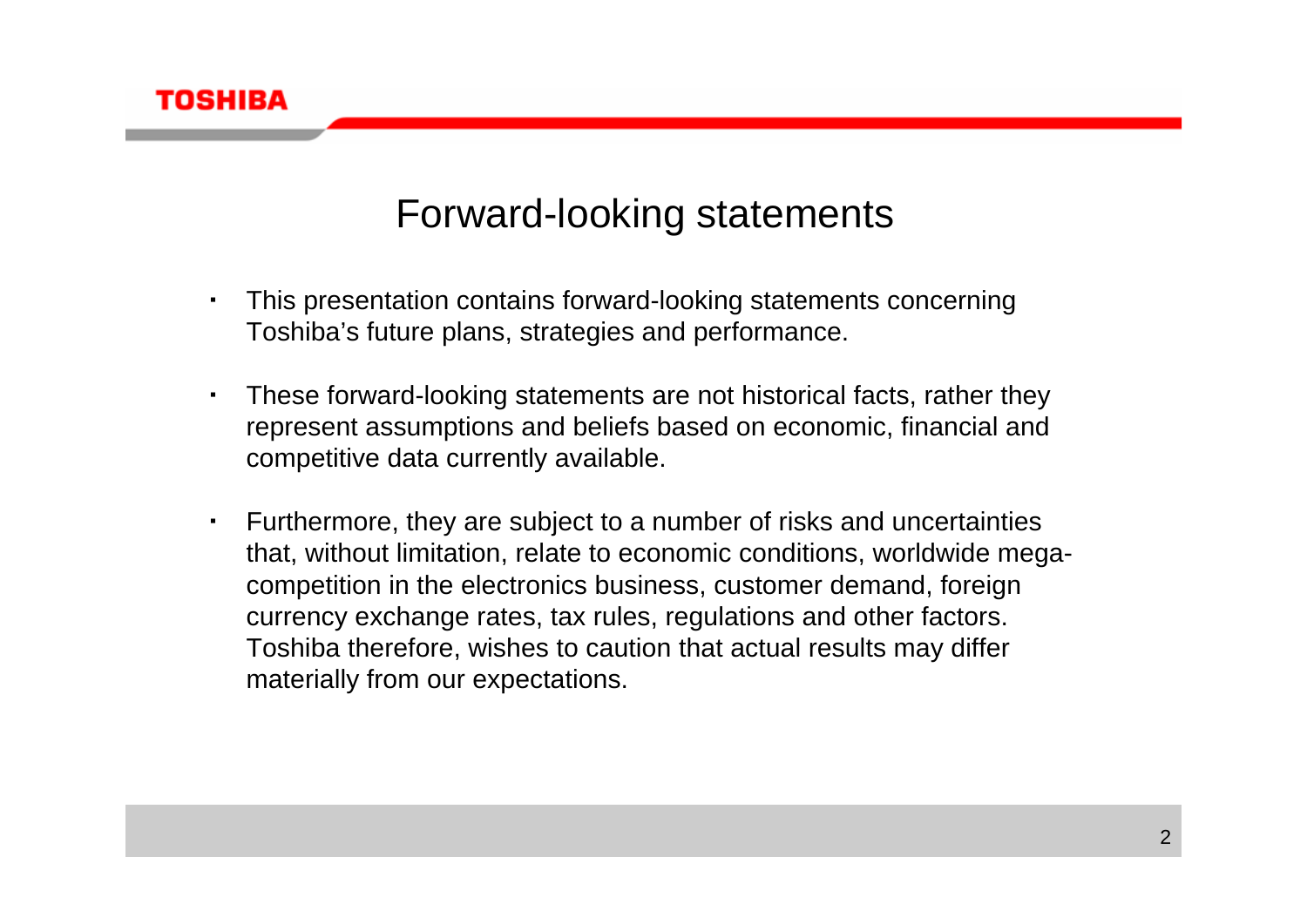

- **Business Results for Fiscal Year 2005**
- **E** Business Strategies

Basic Management Policy

Basic Strategies of Mid-term Business Plan

**Fig. 3 Strategies for Key Businesses** 

NAND Flash Memory, SED, Nuclear Power, Medical Systems, Storage Devices, PC, AV

- **Activities to Promote Innovation**
- **Enhancement of CSR Management**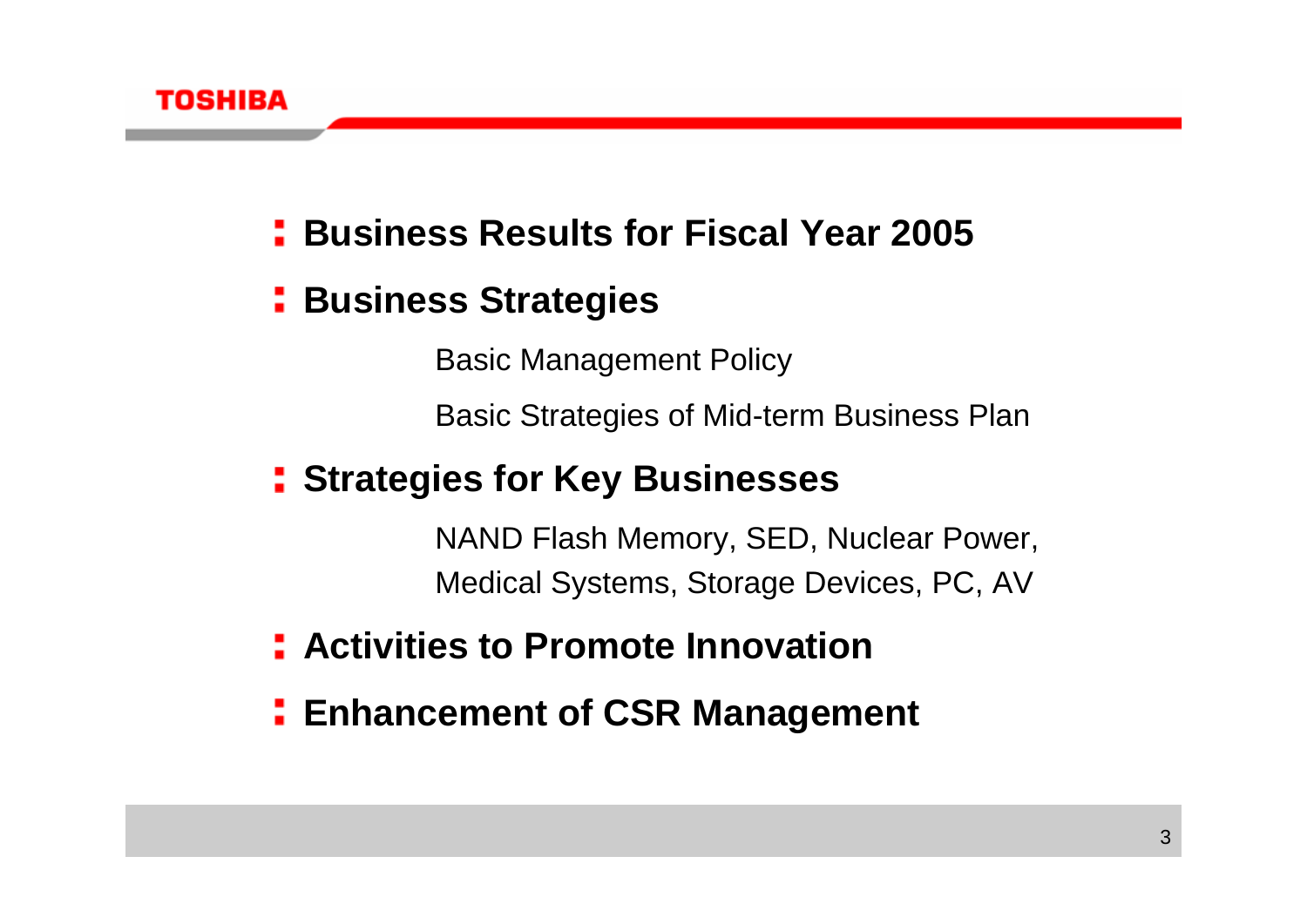

**FY2005 Results vs. Previous Plan** (announced in August 2005)

- FY2005 actual results came close to achieving the FY2007 goals announced in August 2005.
- ÷ The new FY2006 mid-term plan brings previous targets for FY2007 ahead by one year, to FY2006.

|                                         | <b>FY2005 Results</b> | FY2007 Goals<br>(Announced Aug. 2005) |
|-----------------------------------------|-----------------------|---------------------------------------|
| <b>Net Sales</b>                        | 6,343.5b yen          | 6,600b yen                            |
| <b>Operating Income</b><br><b>Ratio</b> | 3.8%                  | 4.0%                                  |
| <b>D/E Ratio</b>                        | 92%                   | 100%                                  |
| <b>ROE</b>                              | 8.6%                  | 10%                                   |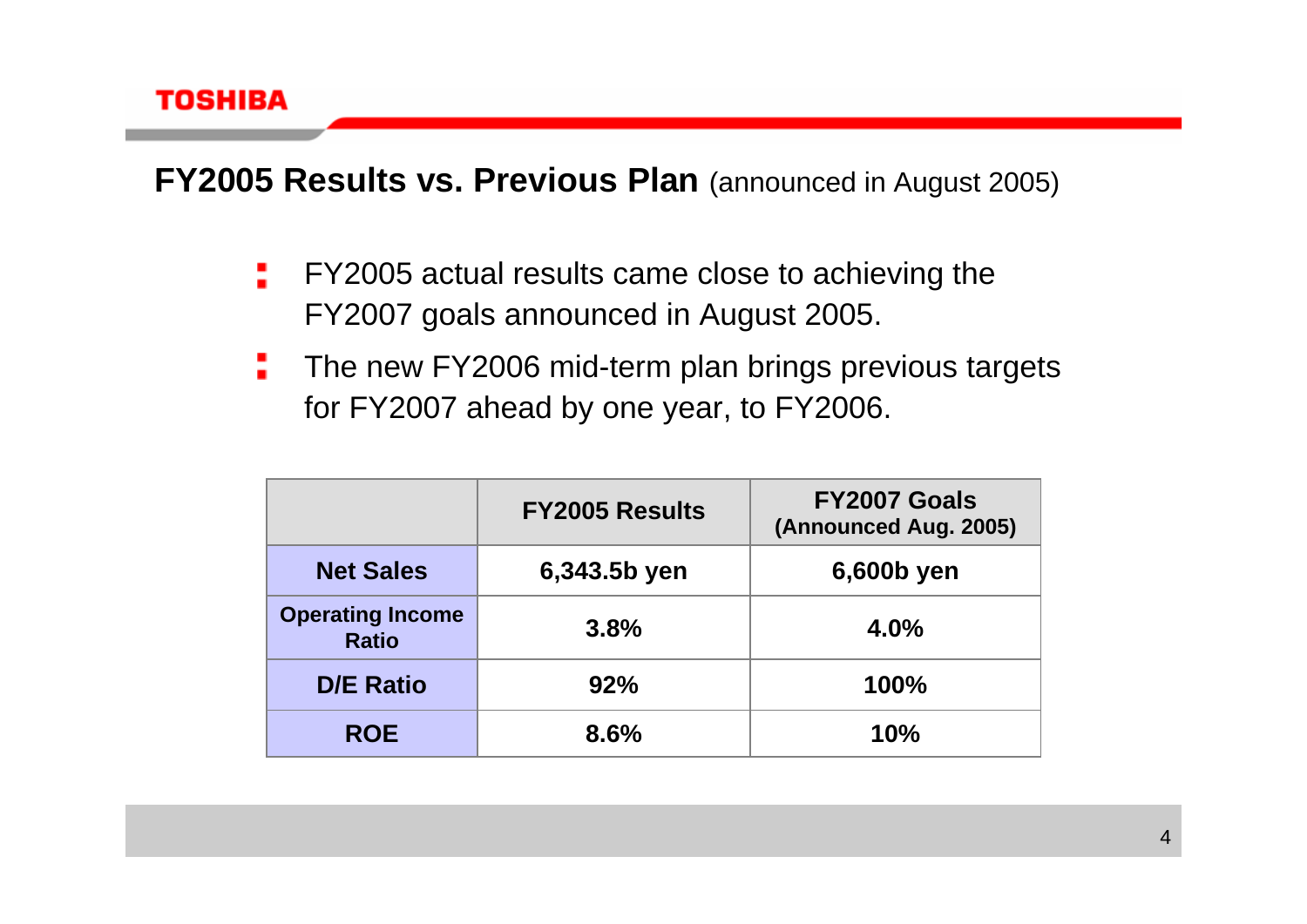

### **Business Results for Fiscal Year 2005**

### **E** Business Strategies

Basic Management Policy

Basic Strategies of Mid-term Business Plan

**Strategies for Key Businesses**

NAND Flash Memory, SED, Nuclear Power, Medical Systems, Storage Devices, PC, AV

- **Activities to Promote Innovation**
- **Enhancement of CSR Management**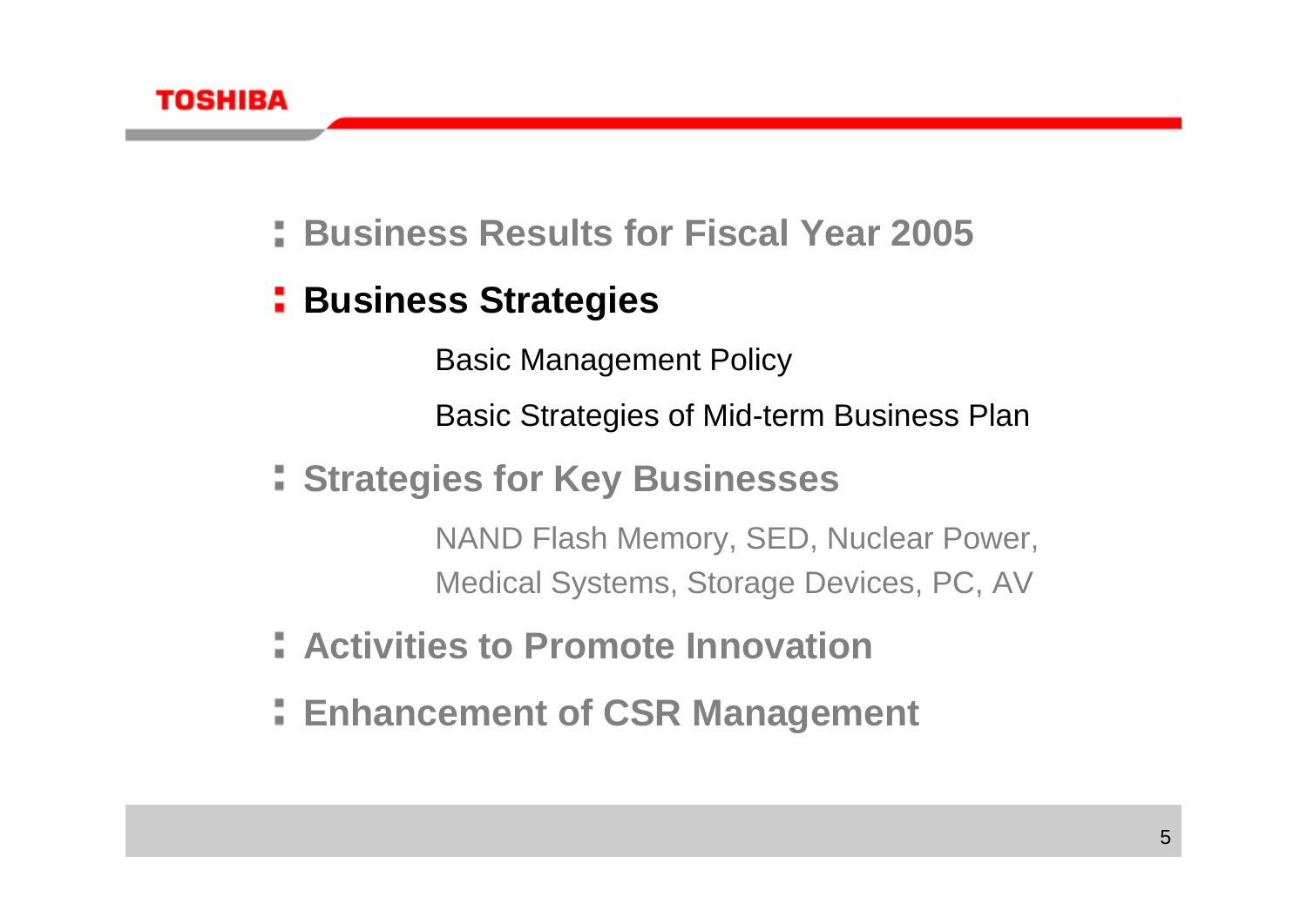# **Basic Management Policy**

### **Fig. 2** Realize Sustained Growth with Profit

Execute proactive management through visions for growth and strategic allocations of resources Ensure implementation of mid-term plan and expand market share by enhancing competitiveness

### **Maximize Multiplier Effect of Innovations**

Enhance global competitiveness through Process Innovations Establish foundations for Value Innovations

### **Execute Management with Corporate Social Responsibilities**

Comply with laws and regulations in every business activity and evolve as a global group recognized for responding to social and environmental concerns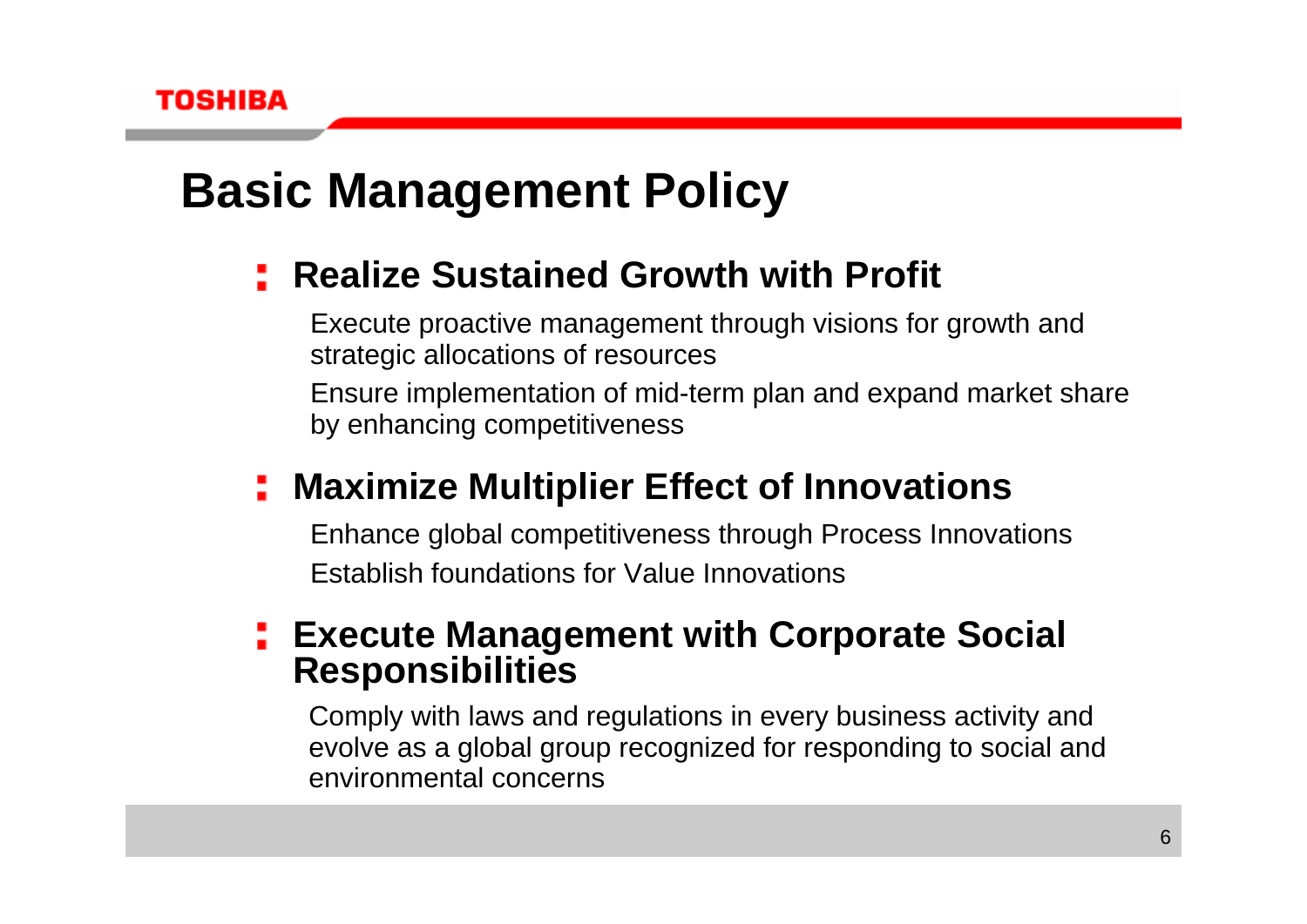# **Vision for FY2010**

### **Achieve Sustained Growth with Profit in All Business Domains**

|                                                                          | <b>Growth Business</b>                                                                                |                                                                                                 | <b>Stable Business</b>                                                                              |
|--------------------------------------------------------------------------|-------------------------------------------------------------------------------------------------------|-------------------------------------------------------------------------------------------------|-----------------------------------------------------------------------------------------------------|
|                                                                          | <b>Electronic Devices</b><br>Utilize leading market<br>position, maintain advances<br>in technologies | <b>Digital Products</b><br>Enhance digital information<br>networking and mobile<br>applications | <b>Social Infrastructure</b><br>Cultivate business areas<br>that contribute to society in<br>energy |
| FY2008                                                                   | Secure high growth,<br>expand high profitability                                                      | Reinforce competitiveness,<br>promote renovation                                                | Secure stable growth,<br>establish stable profitability                                             |
|                                                                          | Deliver more "Surprise and Sensation"<br>(NAND, Cell, SED and AV products)                            |                                                                                                 | Reinforce provision of "Safety and Security"<br>(nuclear power, batteries and security)             |
|                                                                          |                                                                                                       |                                                                                                 |                                                                                                     |
| FY2010                                                                   | Achieve high growth and high profit<br>in every business domain                                       |                                                                                                 |                                                                                                     |
| Aim for net sales of 9,000b yen and<br>operating income of 540b yen (6%) |                                                                                                       |                                                                                                 |                                                                                                     |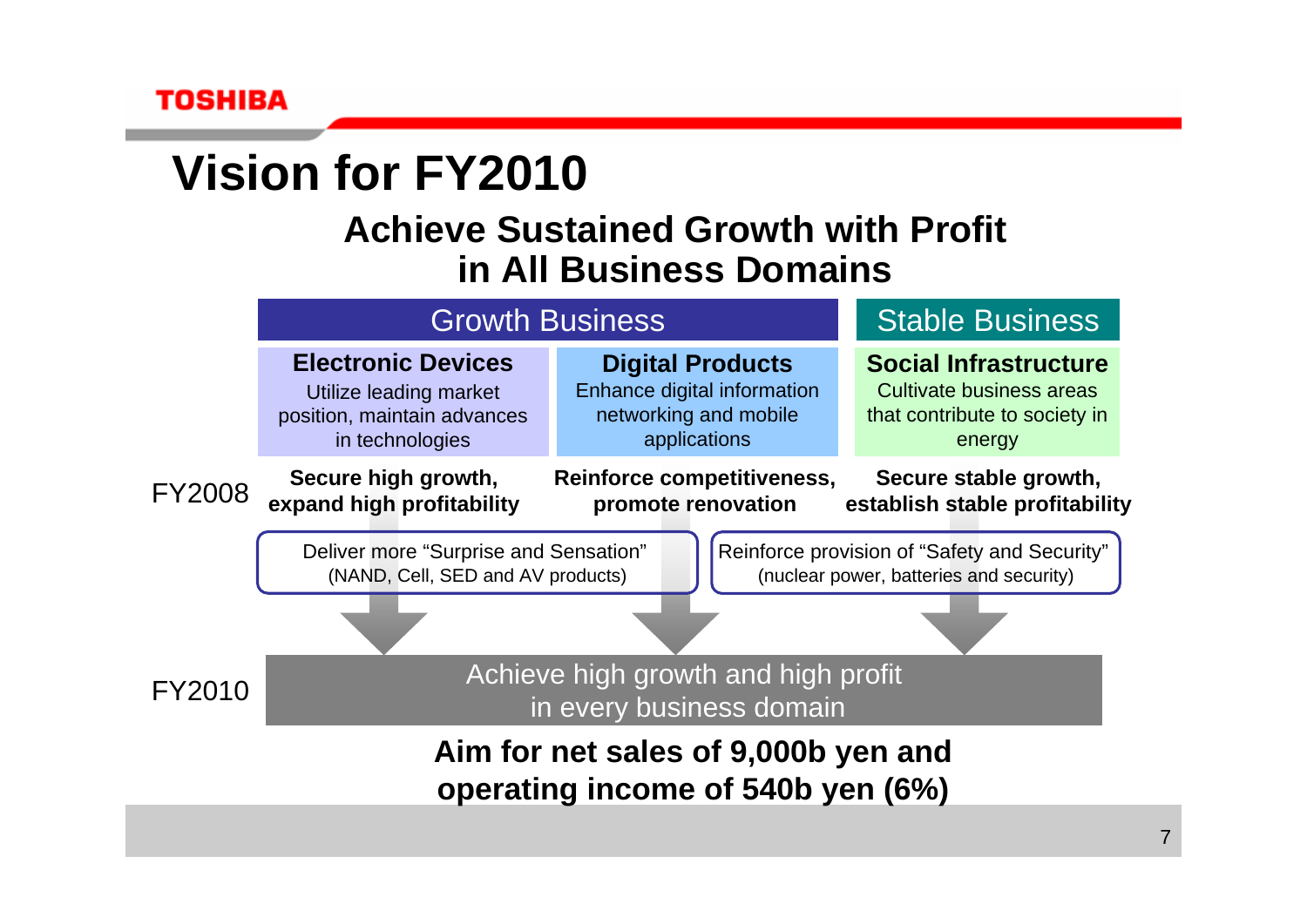# **Mid-term Plan**

Sales growth: CAGR 7% (FY05-08), Operating income ratio: more than 5% Achieve top level of profitability among Japanese electronics manufacturers

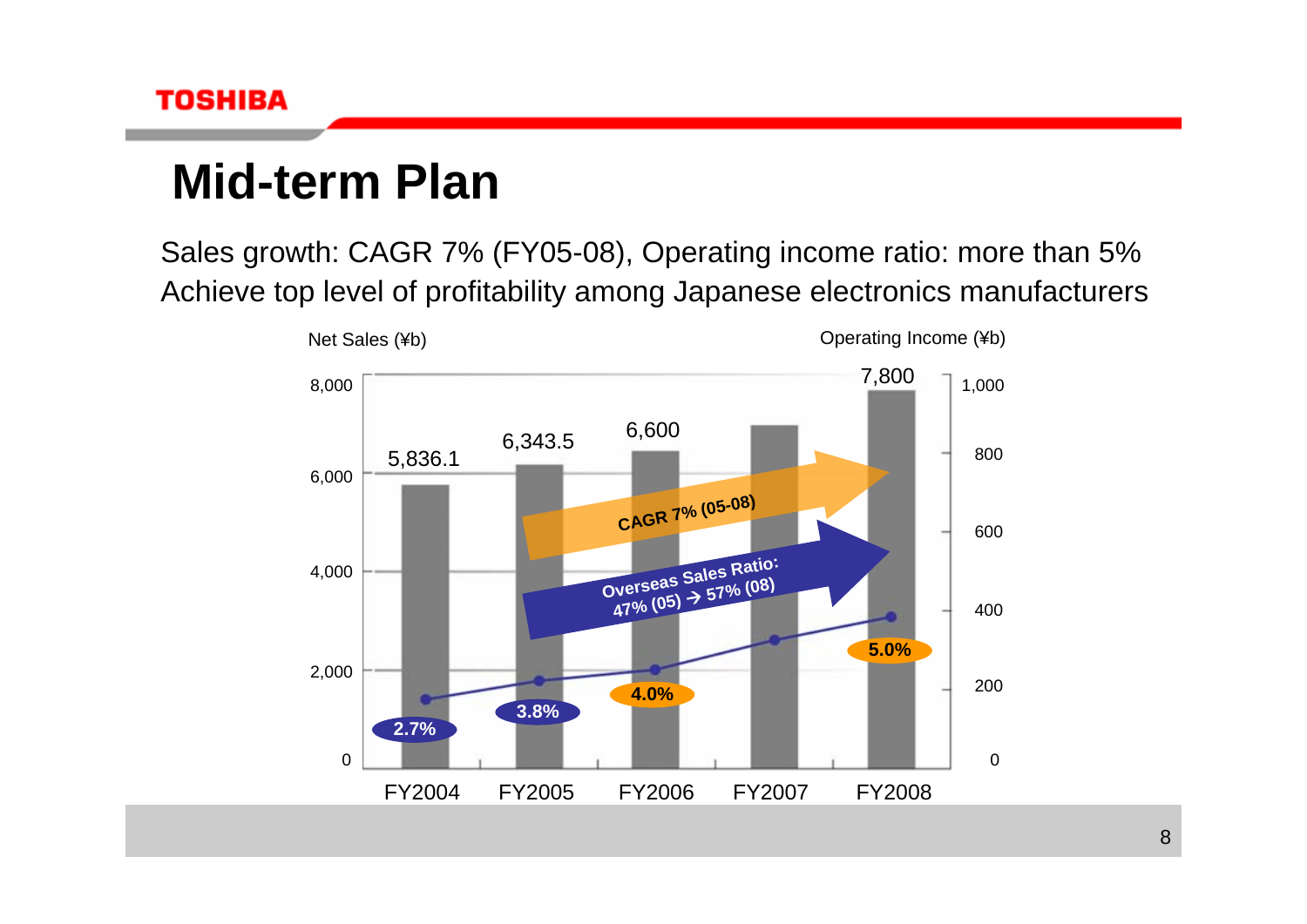### **Goals by Business Segment**

(¥b)

|                                        |                                  | <b>FY2005</b><br><b>Result</b> | <b>FY2006</b><br><b>Forecast</b> | <b>FY2008</b><br><b>Plan</b> | <b>CAGR</b><br>upper FY05-08<br>(lower FY02-05) |
|----------------------------------------|----------------------------------|--------------------------------|----------------------------------|------------------------------|-------------------------------------------------|
| <b>Electronic</b><br><b>Devices</b>    | <b>Net sales</b>                 | 1,388.1                        | 1,620                            | 2,290                        | 18%                                             |
|                                        | <b>Operating</b><br>income ratio | 8.9%                           | 9.6%                             | 10%                          | (3%)                                            |
| <b>Digital</b><br><b>Products</b>      | <b>Net sales</b>                 | 2,536.5                        | 2,700                            | 3,100                        | 7%                                              |
|                                        | <b>Operating</b><br>income ratio | 0.8%                           | 1.3%                             | 2%                           | (7%)                                            |
| <b>Social</b><br><b>Infrastructure</b> | <b>Net sales</b>                 | 1,882.3                        | 1,940                            | 2,160                        | 4%                                              |
|                                        | <b>Operating</b><br>income ratio | 4.1%                           | 3.1%                             | 4%                           | (1%)                                            |
| <b>Home</b><br><b>Appliances</b>       | <b>Net sales</b>                 | 687.5                          | 710                              | 750                          | 3%                                              |
|                                        | <b>Operating</b><br>income ratio | 0.4%                           | 0.7%                             | 1%                           | (3%)                                            |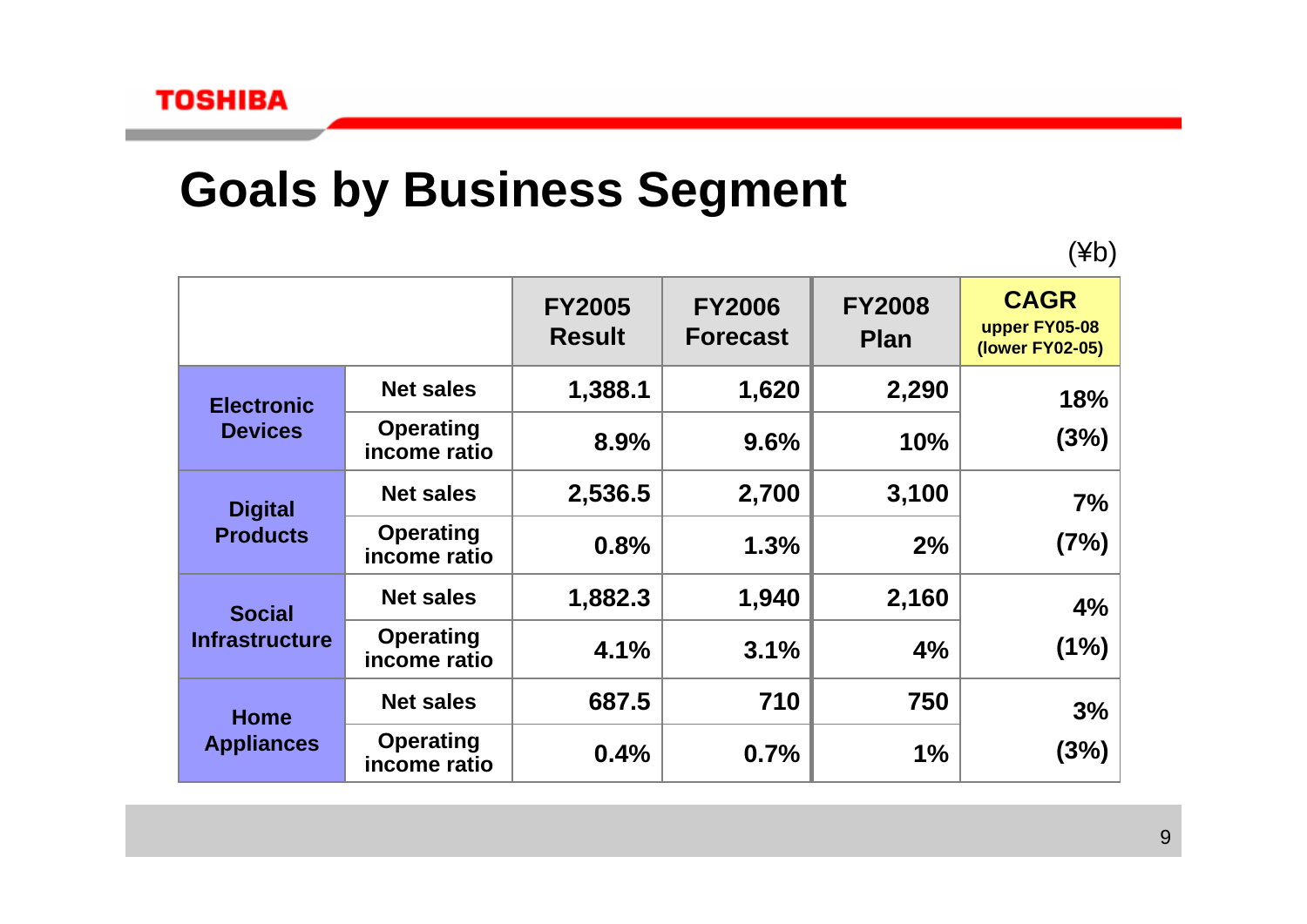### **FY2008 Business Breakdown by Key Domains**

Expanded Sales and Profit in Electronic Devices, Improved Profitability in Digital Products, and Stable Profit in Social Infrastructure

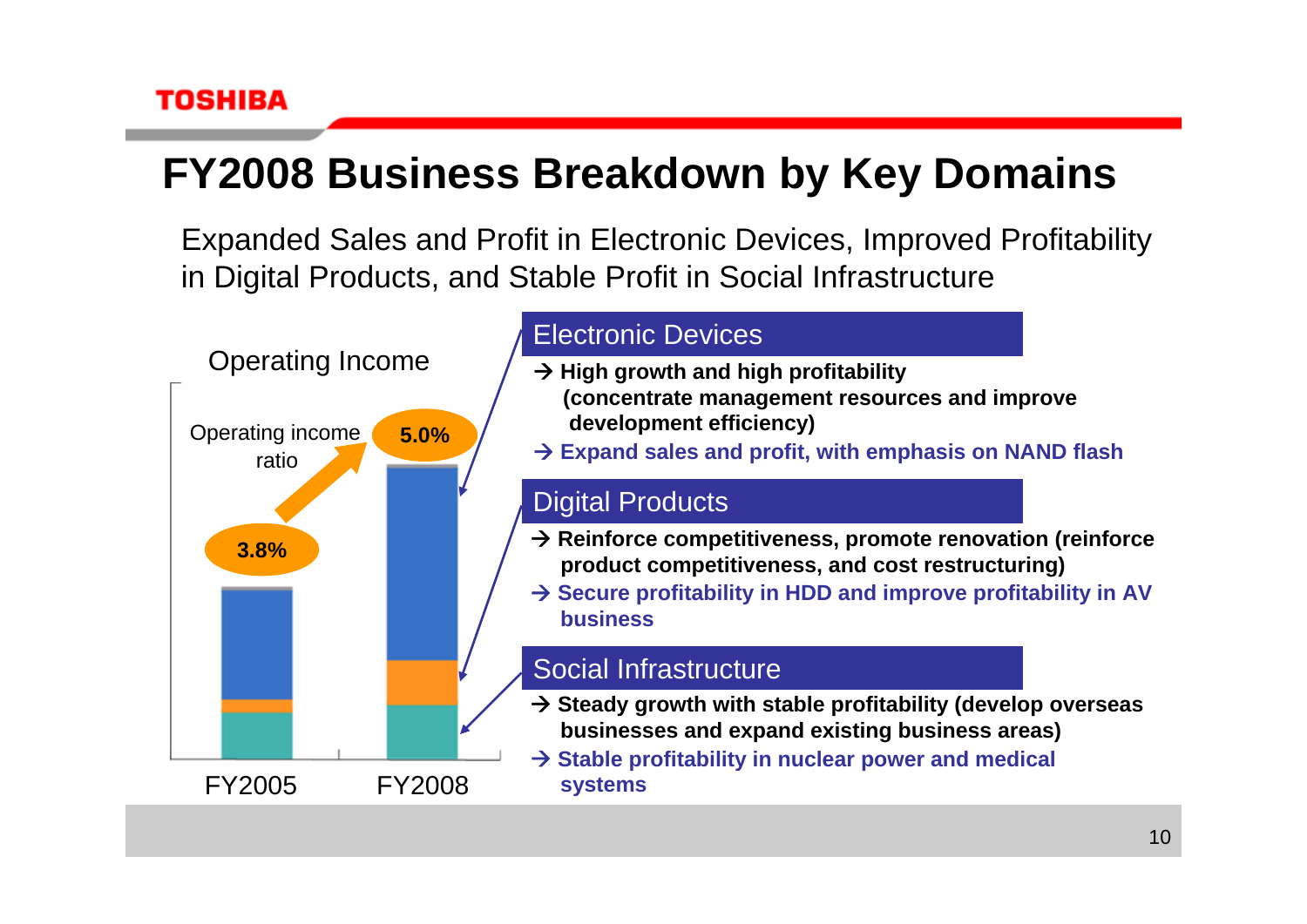# **Capex Strategy**

Proactive Management through a Primary Strategic Focus on Electronic Devices

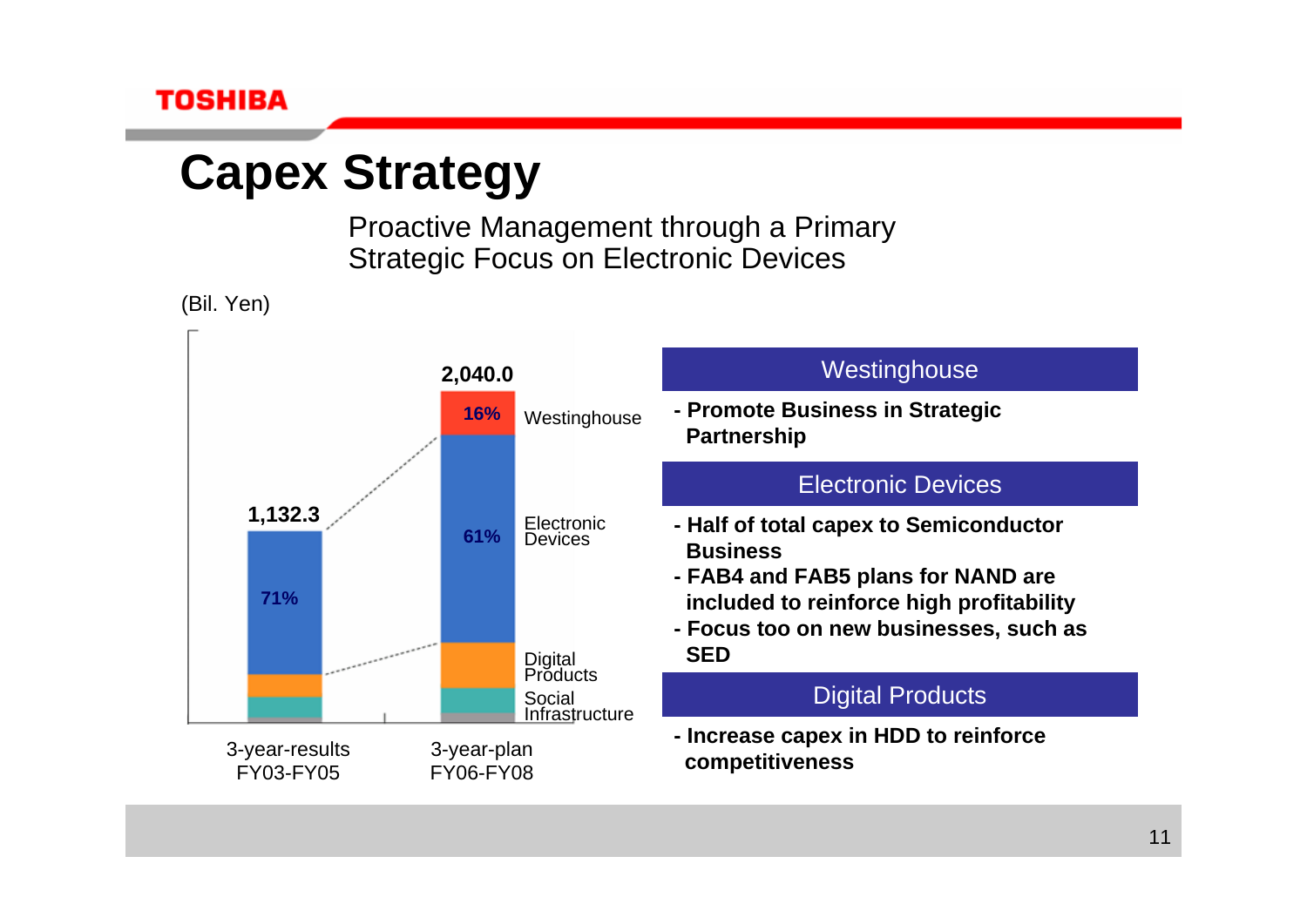

## **R&D Plan**

Maintain R&D to sales ratio of 6% ¥200b increase over three years from FY06

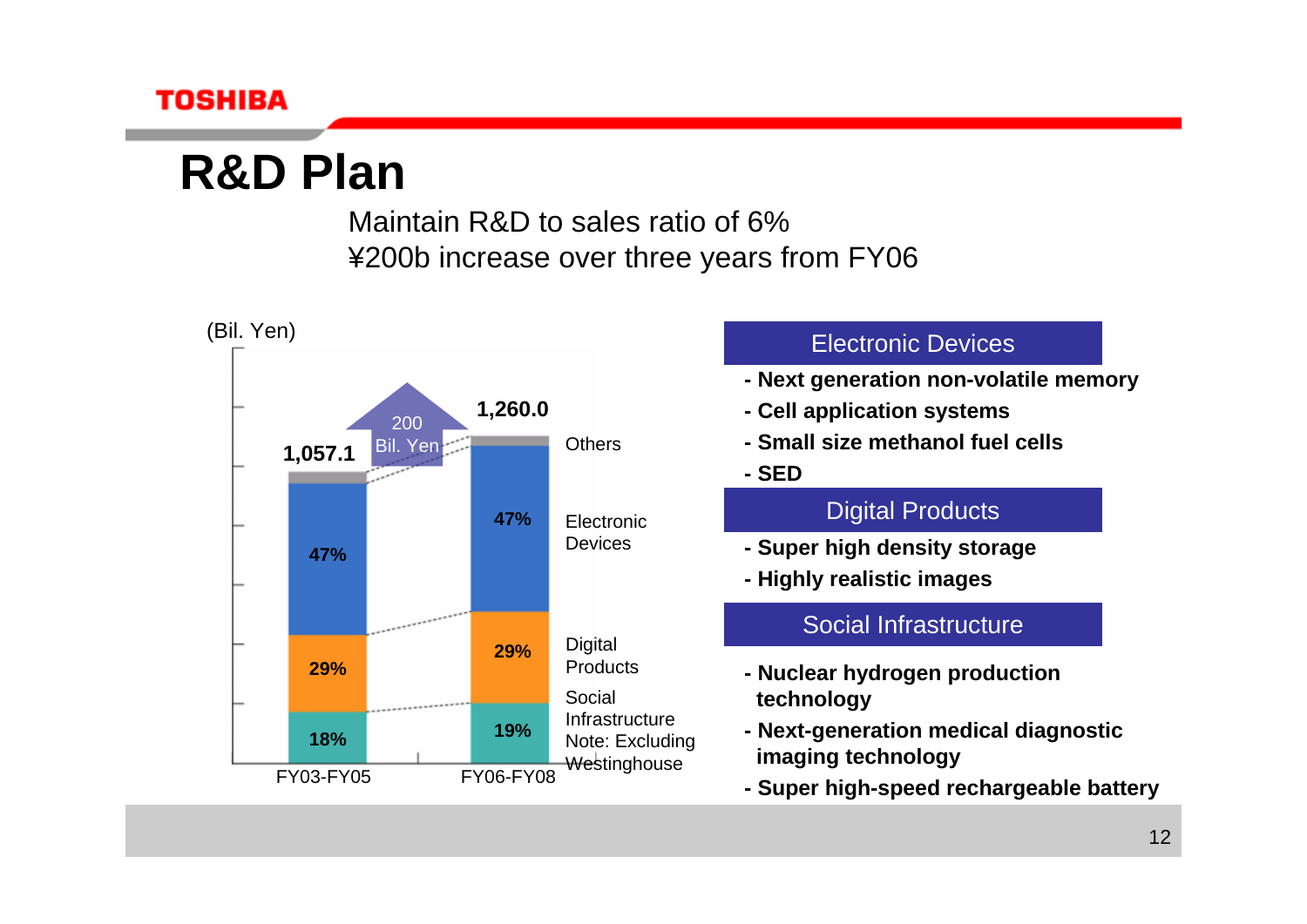# **Financial Strength - Improve Profitability**



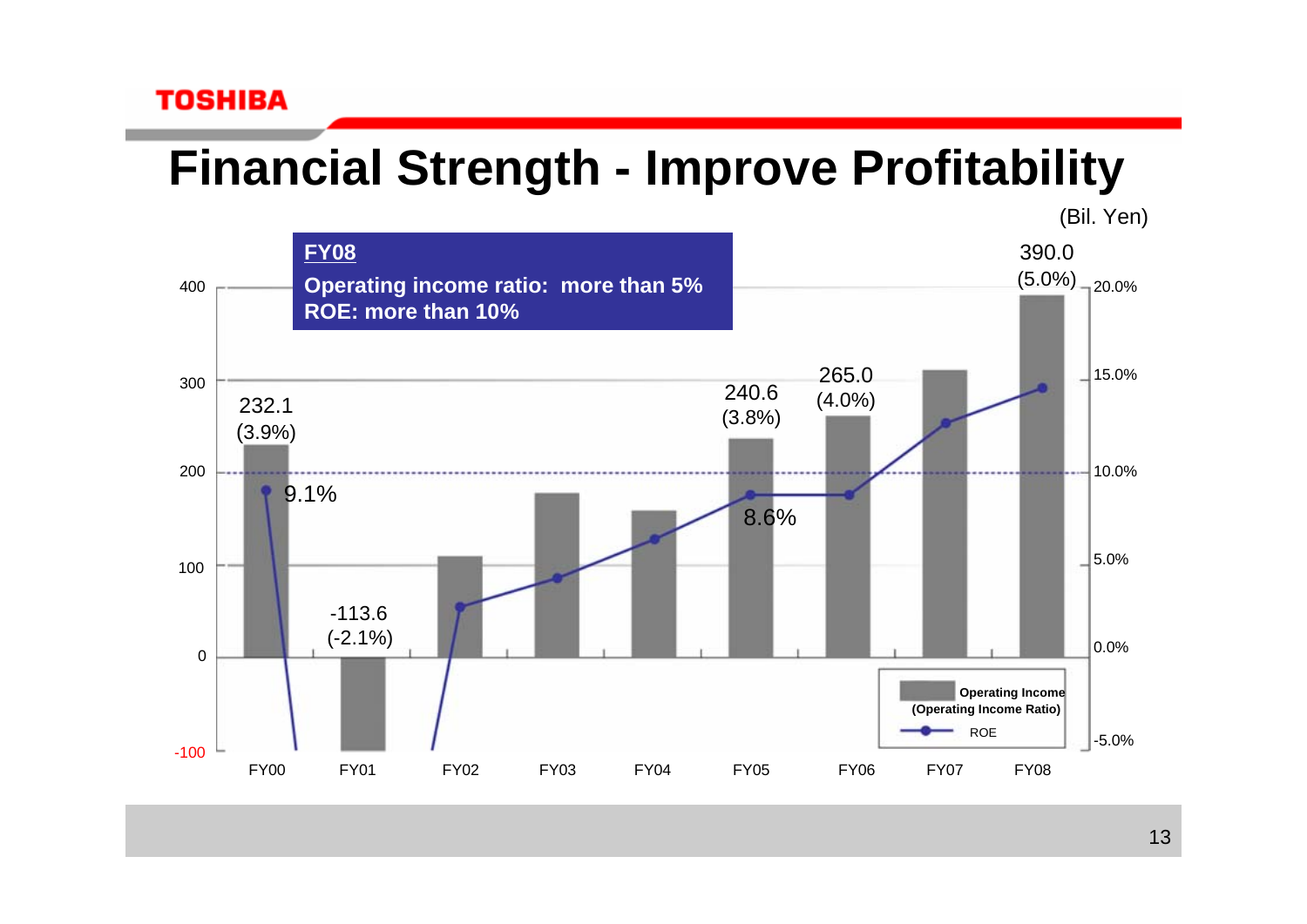# **Financial Strength – Cash Flow**

(Bil. Yen)

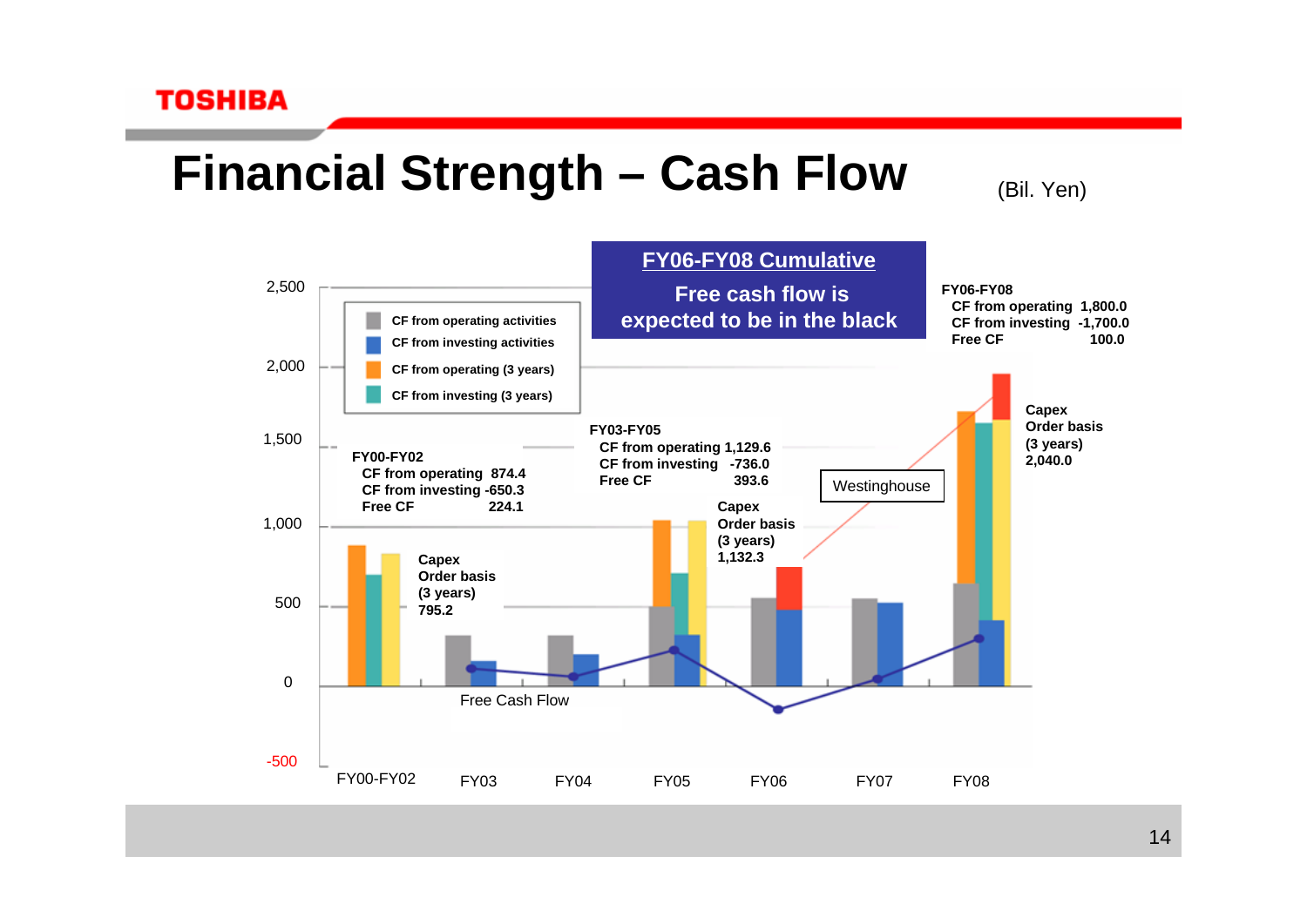**Financial Strength - Shareholders' equity and Interest-bearing debt**

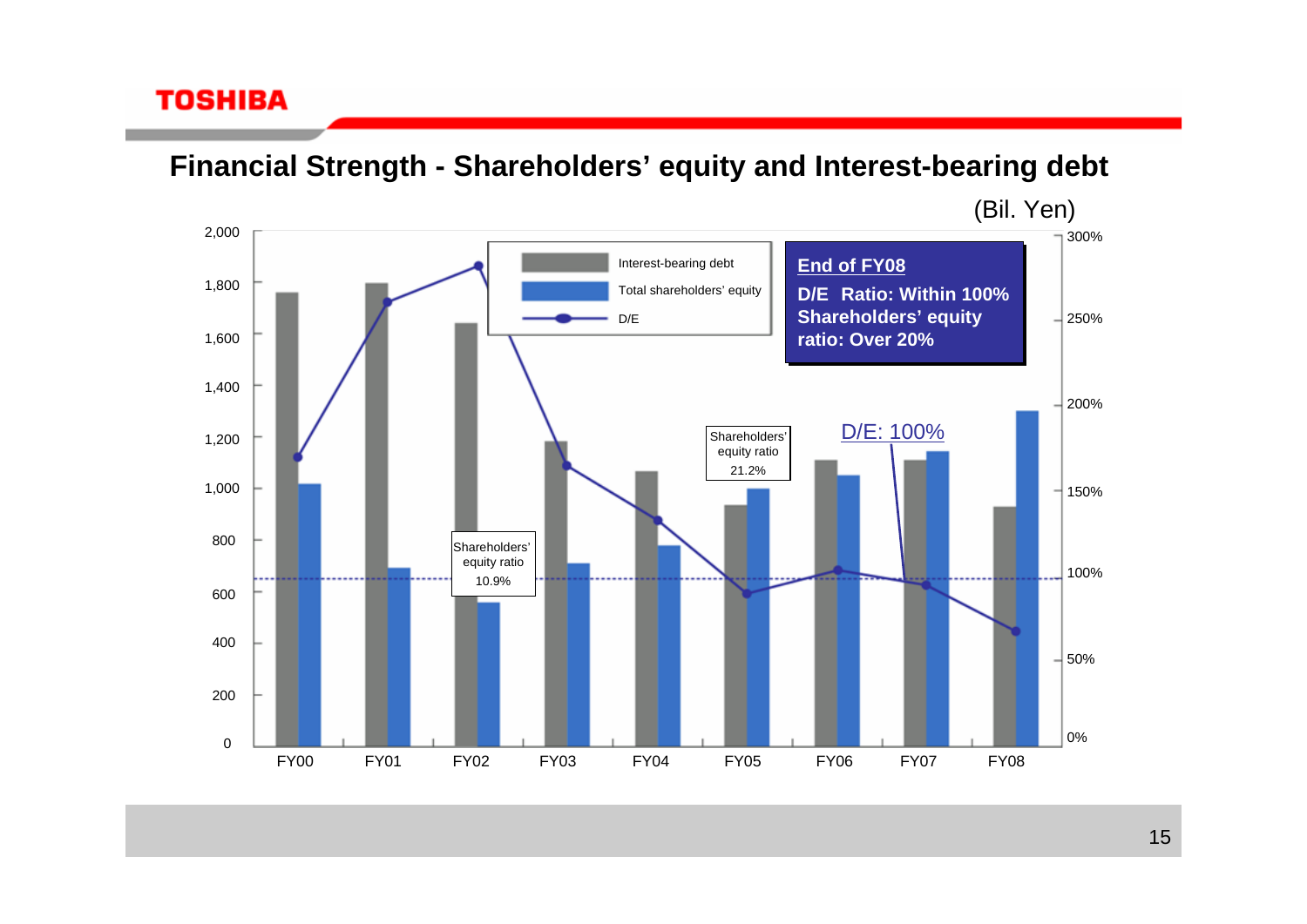

- **Business Results for Fiscal Year 2005**
- **E** Business Strategies

Basic Management Policy

Basic Strategies of Mid-term Business Plan

**Fig. 3 Strategies for Key Businesses** 

NAND Flash Memory, SED, Nuclear Power, Medical Systems, Storage Devices, PC, AV

- **Activities to Promote Innovation**
- **Enhancement of CSR Management**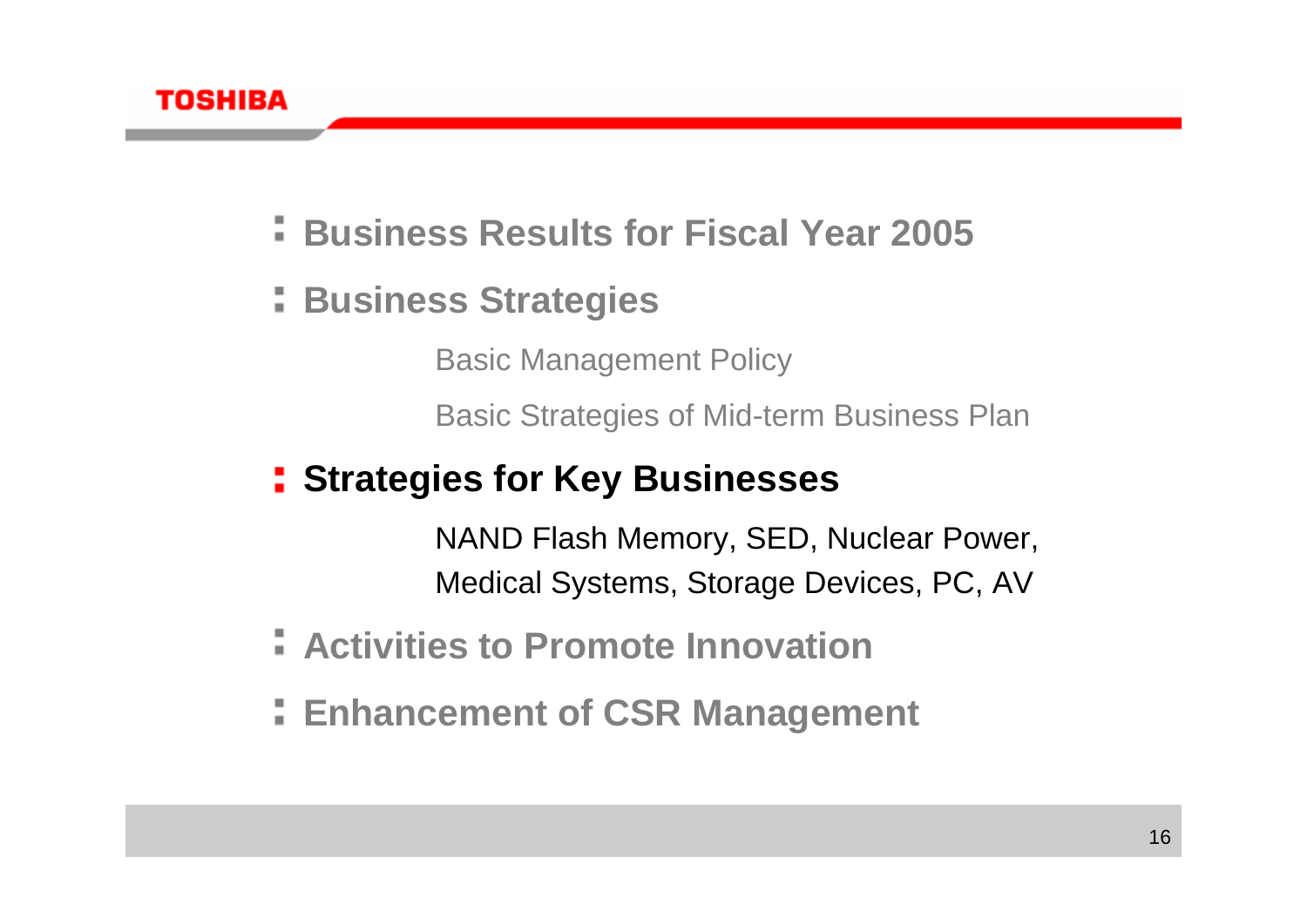### **Electronic Devices Business**

### **Sales Growth**



# **18% (18% Key Policies: Secure high growth and<br>
28% (18% expand high profit businesses<br>
18% - Expand NAND business**

- **- Expand NAND business**
- **- System LSI, Power devices, Optoelectronic devices, Reinforce displays**
- **- SED, Cell, Commercialize fuel cells (DMFC) for mobile use**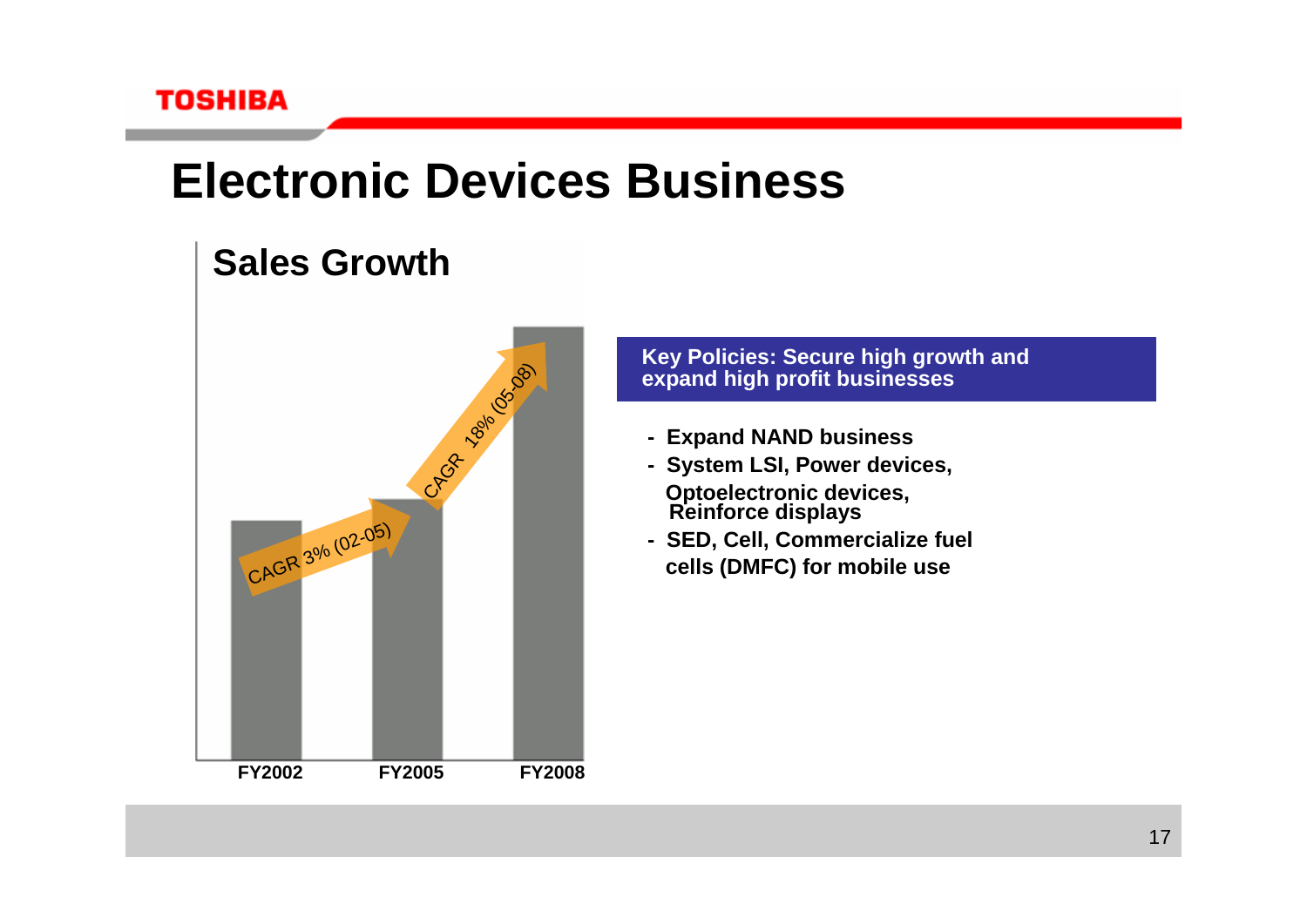# **NAND Flash Strategies**

- **Strong leadership in Advanced Process Technology and Multi Level Cell Technology**
- **Increased Production Capacity: Timely and Continuous Investment**
- **Establishment and Reinforcement of Business**

**Relations (Cooperation in development and production, Customized solution by customers)**

**Infrastructure Development for NAND Business Expansion (Support card standardization, Reinforce NAND controller IC and software)**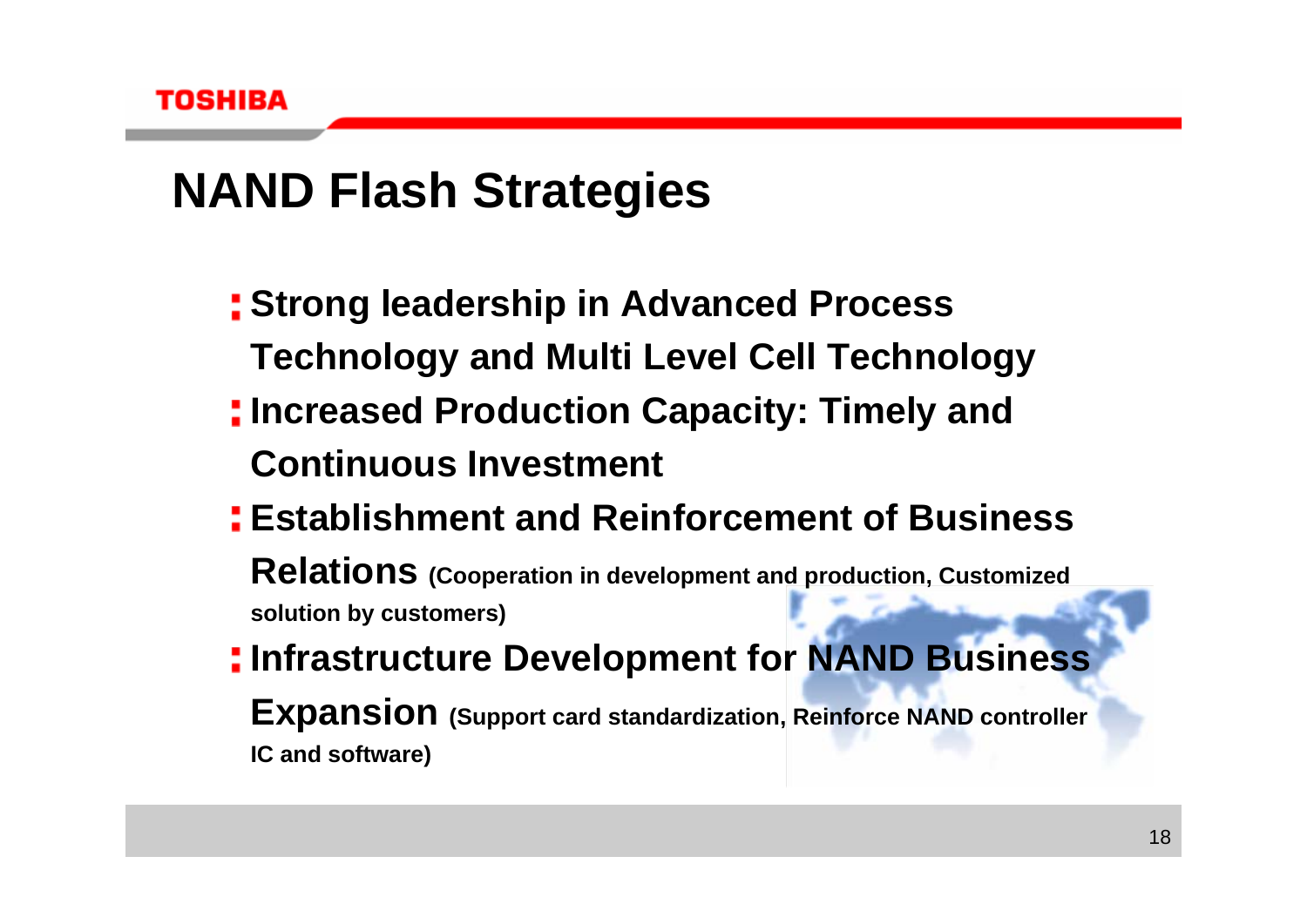### **NAND Flash Price and Application Transition**

Creating New Markets with Reduced Costs

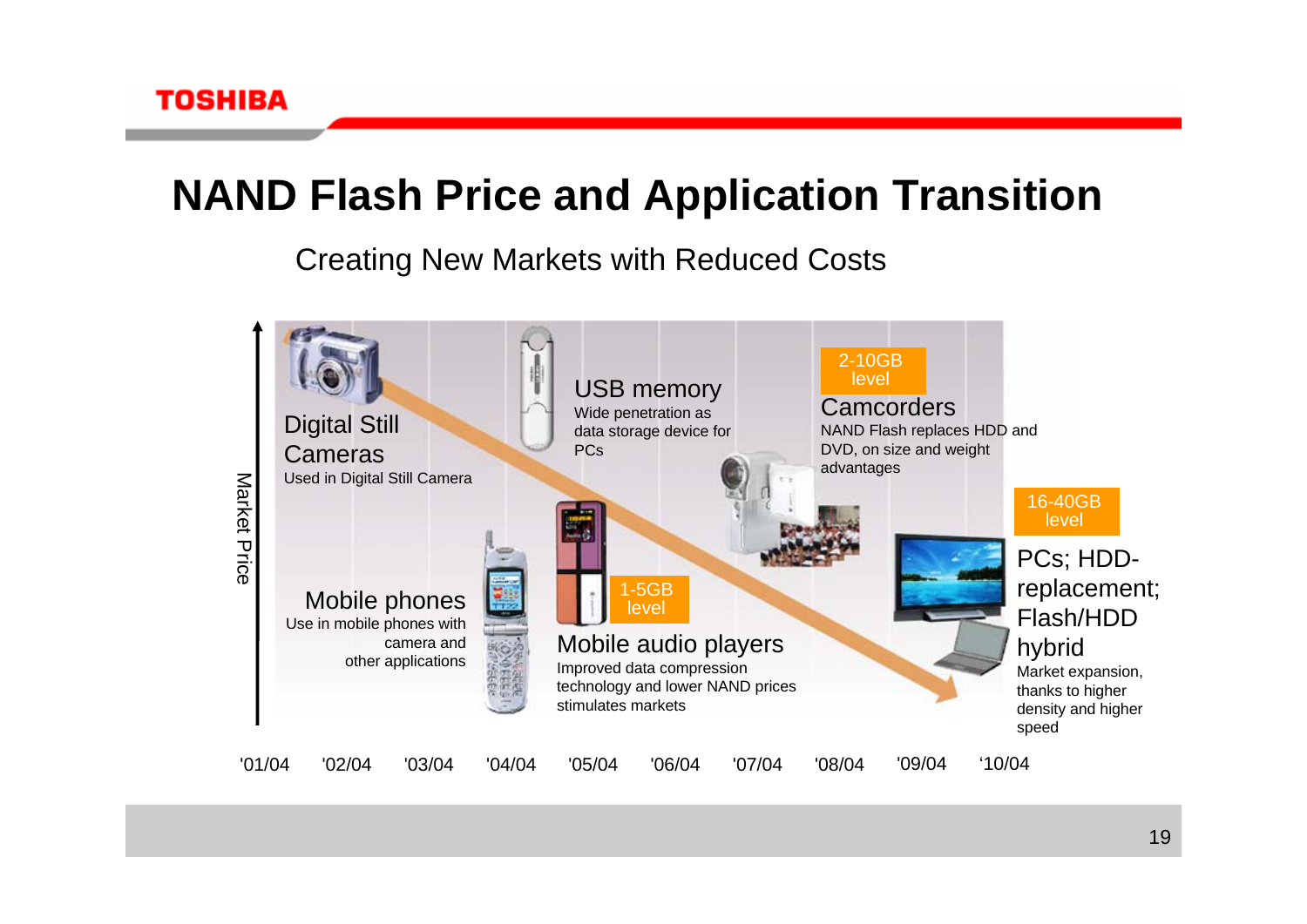

# **NAND Flash Market (by value)**

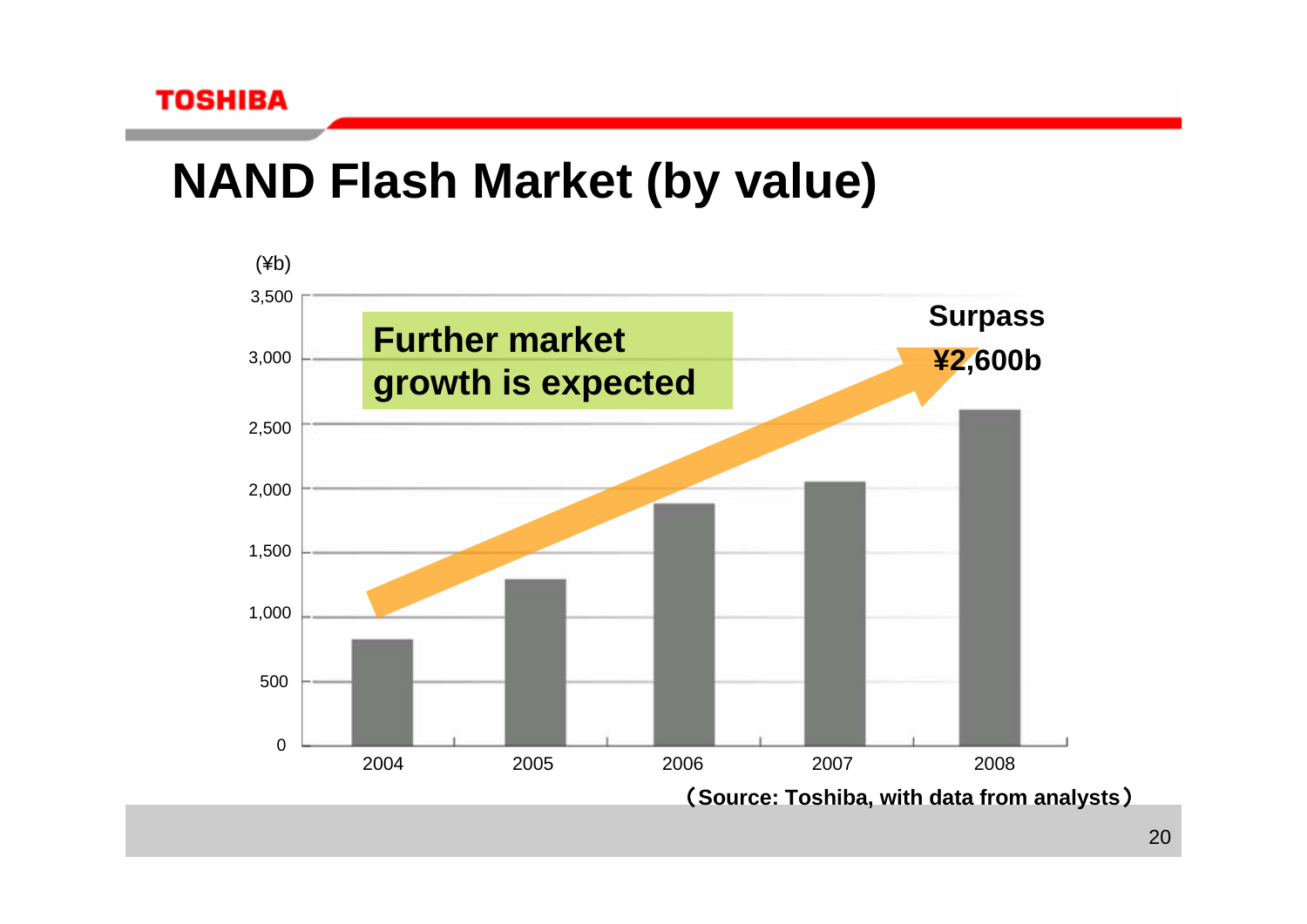

### **Strengthen NAND Manufacturing Capability**

#### **~Accelerate Capacity Increases in 300mm wafers~**

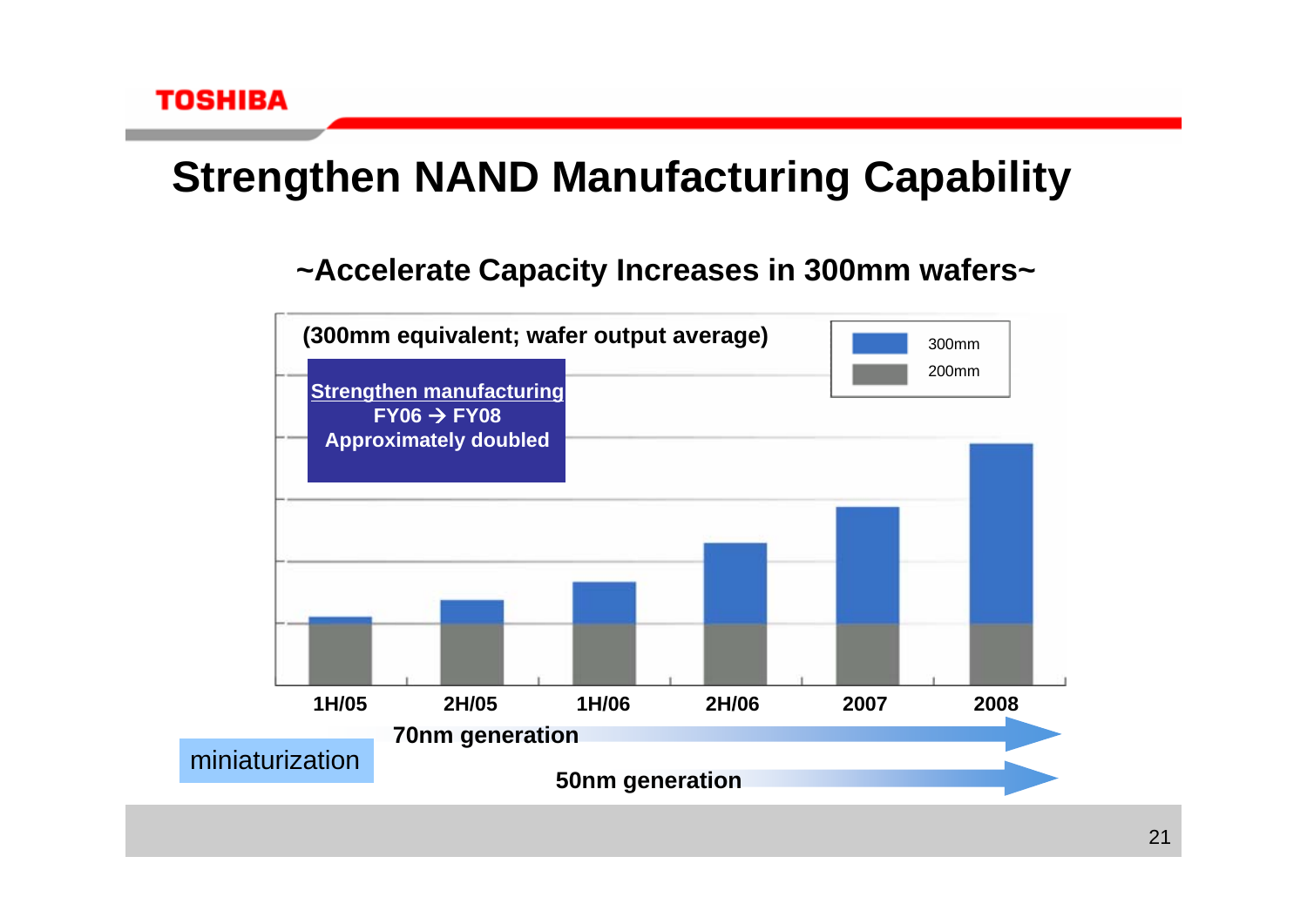# **Development of SED**

#### Business plans

| <b>Present</b>   | <b>Establish mass production system</b> |
|------------------|-----------------------------------------|
| <b>July 2007</b> | Initial panel mass production           |
|                  | (Hiratsuka)                             |
|                  | <b>Start with 55-inch panels</b>        |
| <b>4Q/FY07</b>   | <b>Launch SED TVs</b>                   |
| 2008             | <b>Full scale panel mass production</b> |
|                  | (Himeji)                                |

#### Features of SED

**Brings superior image quality matching that of a CRT TV to a flat panel TV for the first time, using different principles to achieve superiority over other flat panel technologies**

**- Detail, natural colors (excellent gray-scale,** 

**color reproduction)**

- **- True blacks, tone gradation (high contrast)**
- **- No blur during action scenes (high speed response)**

#### **Sales Coincide with Beijing Olympics**

Launch products at time market starts to grow



Resistant to commoditization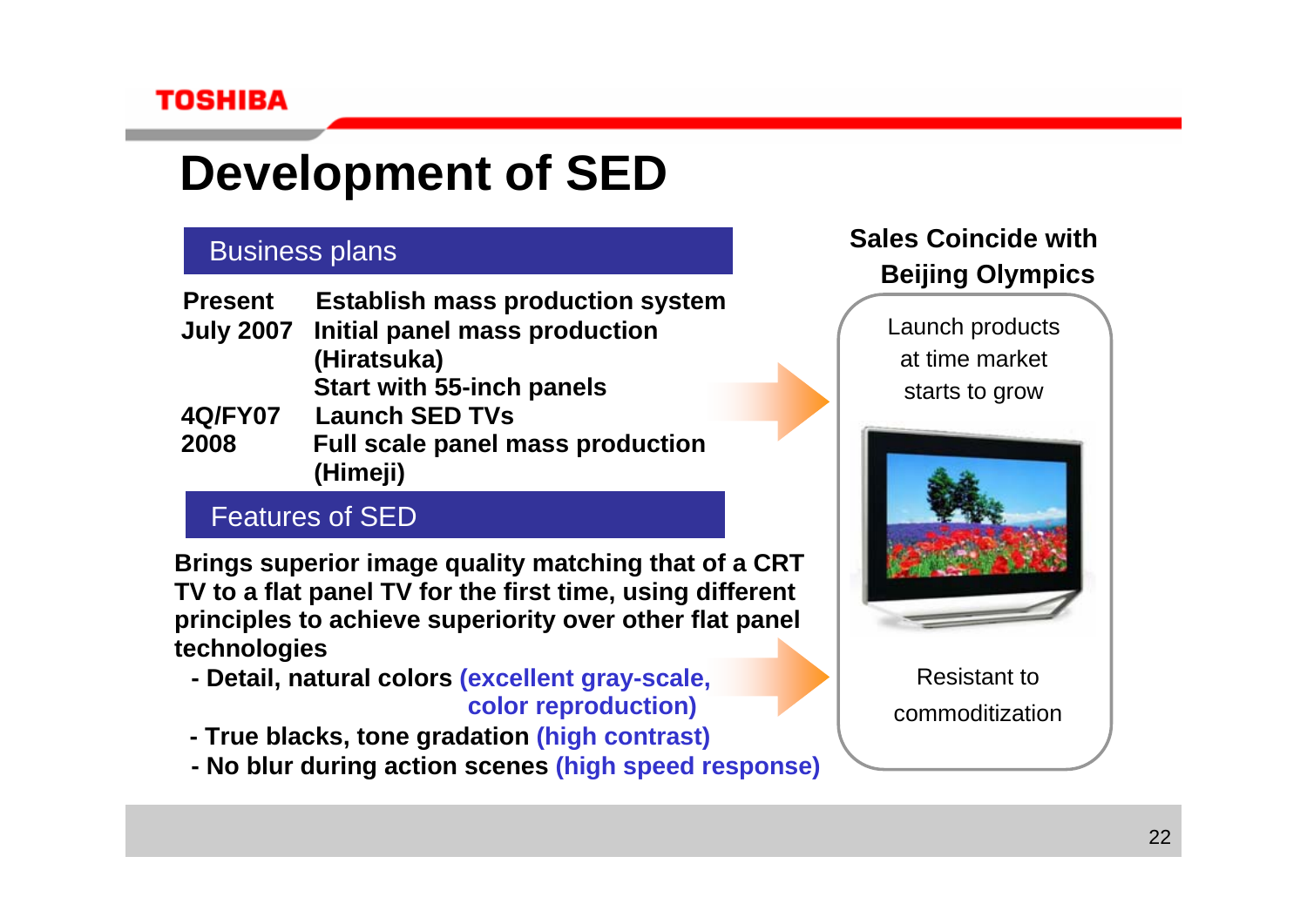FY2005

# **Nuclear Power Business**

### **Sales Growth**



FY2008 FY2015

#### **Basic Strategies: High growth, high profit**

- **- Substantial business expansion due to synergies from Westinghouse acquisition** Æ**Construction: Promote sales of AP1000 in USA and ChinaMaintenance: Expand business scale in USA and Europe Fuel: Expand business scale in USA and Europe - Increase domestic profits in period before new round of plant construction** 
	- $→$ **Promote unified maintenance and service business**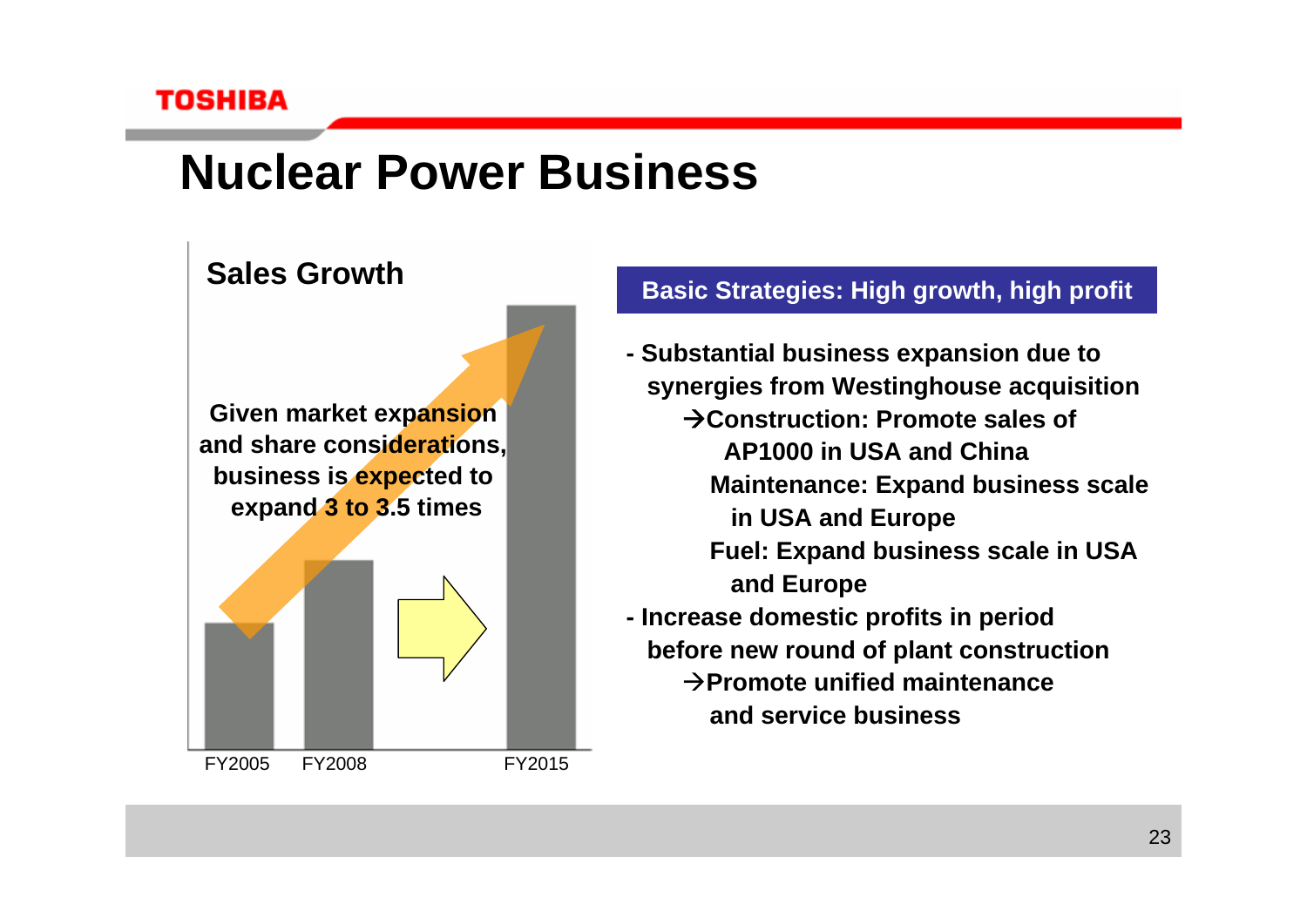# **Westinghouse Acquisition Schedule**

- **:** CFIUS
	- $\rightarrow$  Application completed; approval pending
- **:** Anti-trust
	- $\rightarrow$  Korea: approved; US: approval pending; EU/Others: Apply in due course
- **:** Acquisition procedures
	- $\rightarrow$  plan completion in 2Q FY06

**Expect To Start New Framework this Autumn**

Note: CFIUS: Committee on Foreign Investment in the US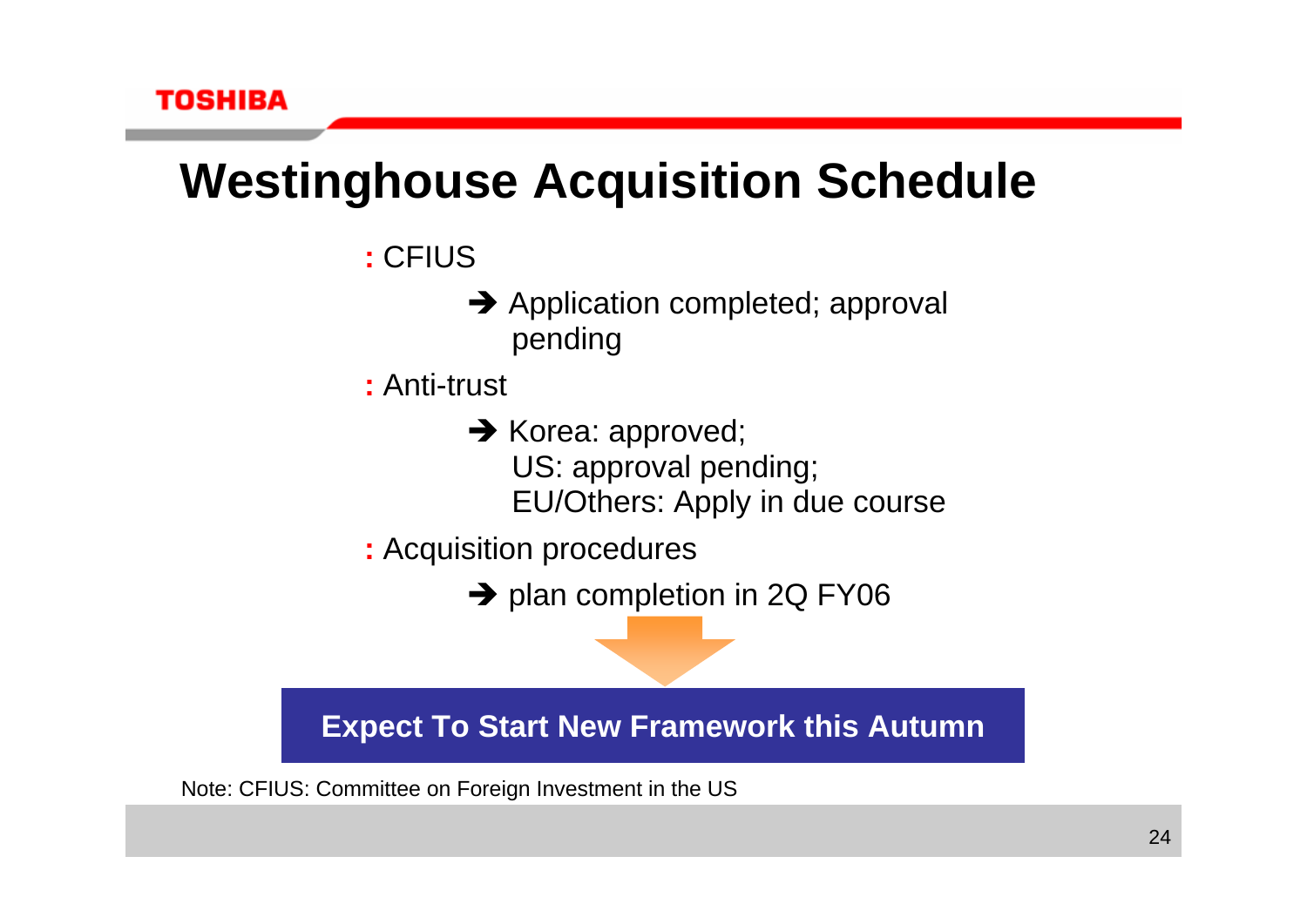# **Medical Systems Business**

**(Toshiba Medical Systems Corporation)**

### **Sales Growth**

- **- Revised up from previous plan**
- **- Aim for net sales of ¥400b in FY2008**



Basic Strategies: Global high growth through technology leadership

- Expand total solutions business
	- $\rightarrow$  35% market share in Japan
- Increase overseas sales, mainly in the US and Europe

 $\rightarrow$  51% of overseas sales ratio

- Enhance global R&D
	- $\rightarrow$  Promote network in the U.S., Europe and Asia
- Maximize clinical value
	- $\rightarrow$  Differentiation with high value-added products
- Enhance health care IT business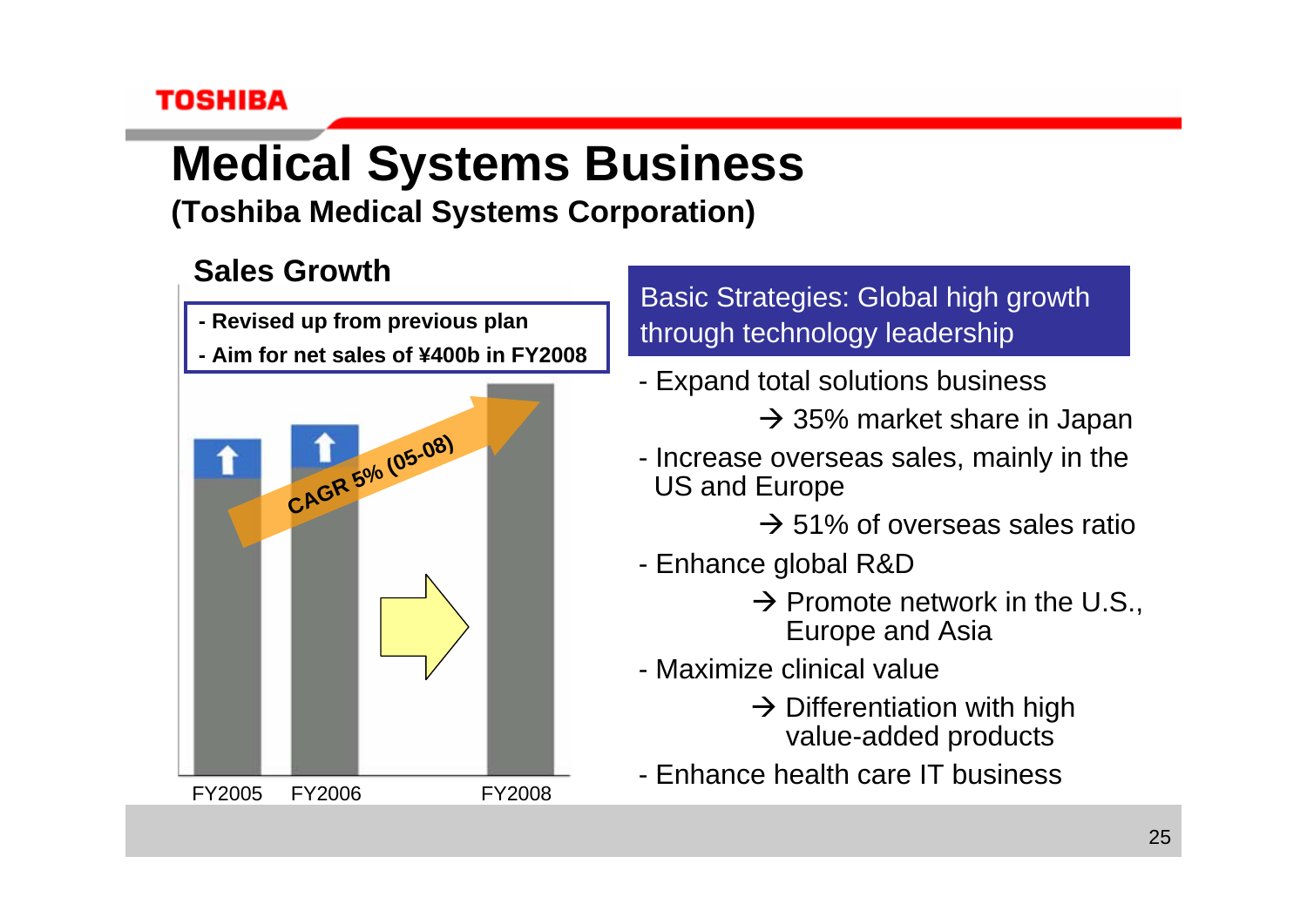# **Storage Business (HDD)**



Basic strategies: Concentrate on 2.5-inches and smaller; No.1 in market

- Ensure competitiveness by continued capital expenditure
	- $\rightarrow$  Raise manufacturing capability 1.7 times  $(2005 \rightarrow 2008)$
- - Realize high functions and quality
	- $\rightarrow$  perpendicular data recording, miniaturization/high density higher capacity models
- In addition to PC and peripheral uses, develop new fields, such as in-vehicle and AV equipment, mobile products, etc.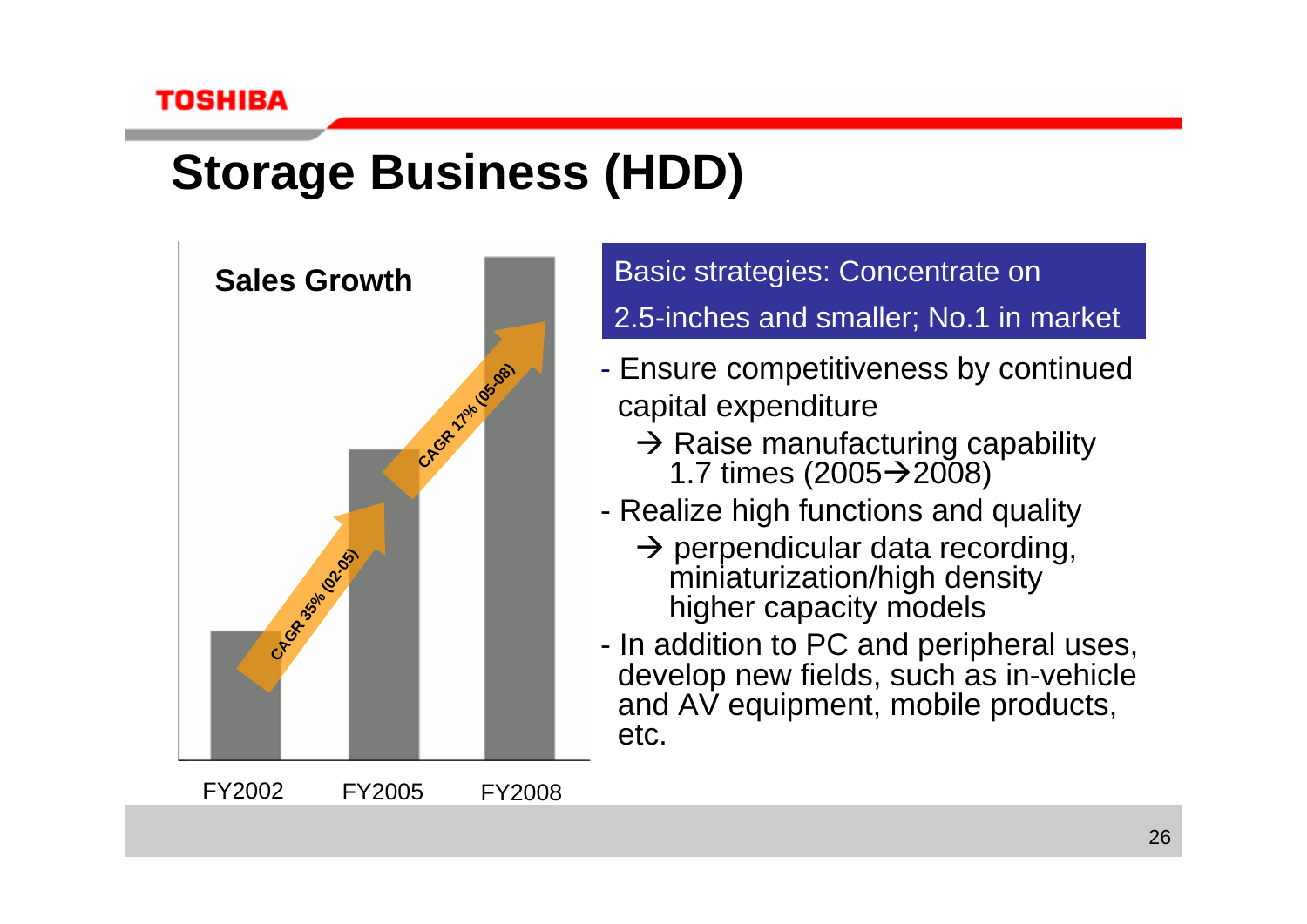# **PC Business**



#### **Basic strategies:**

#### **Promote Differentiated Products**

- **- Create value for customers withcontinuous launch of differentiatedproducts**
	- Æ **Qosmio: "convenient," "easy," with "clear picture" Easy Guard "anytime," "anywhere," and "safe / secure"Promote captive technologies with eight IP strategies**
- **- Continuous growth in portable market**
	- Æ **Strengthen cost competitiveness with productivity improvement Strengthen quality**
- **- Pursue environmental performance**
	- Æ **Environmentally conscious PCs**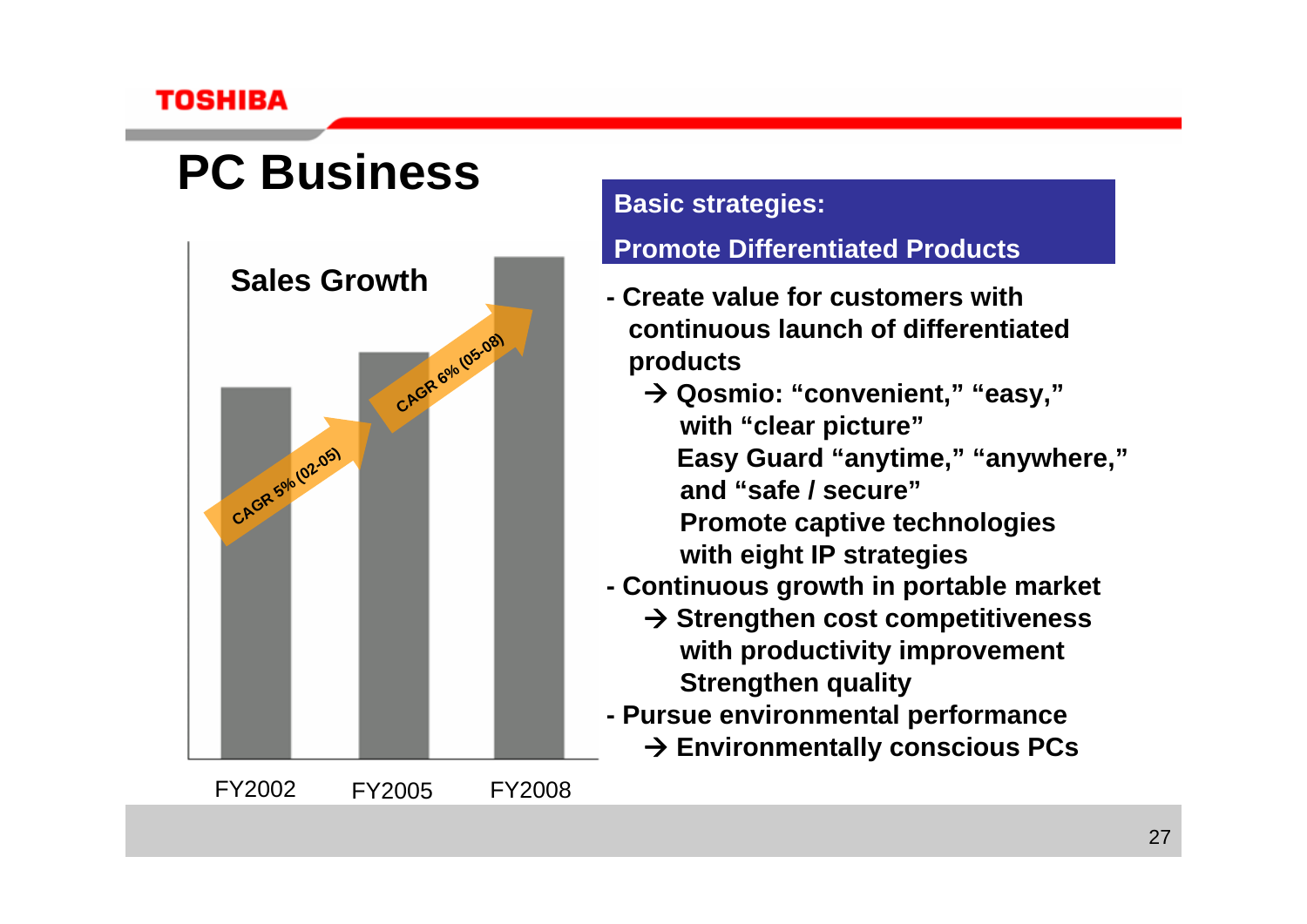

### **AV Business**



Basic Strategies: Reinforce competitiveness, promote renovation

- Rapid shift to the next generation DVD (HD DVD)
- Launch SED TV (2H/FY07)
- Become a global leader in FPD-TV
- Lead the global market with PEP (Personal Entertainment Player)
- Secure profitability through restructuring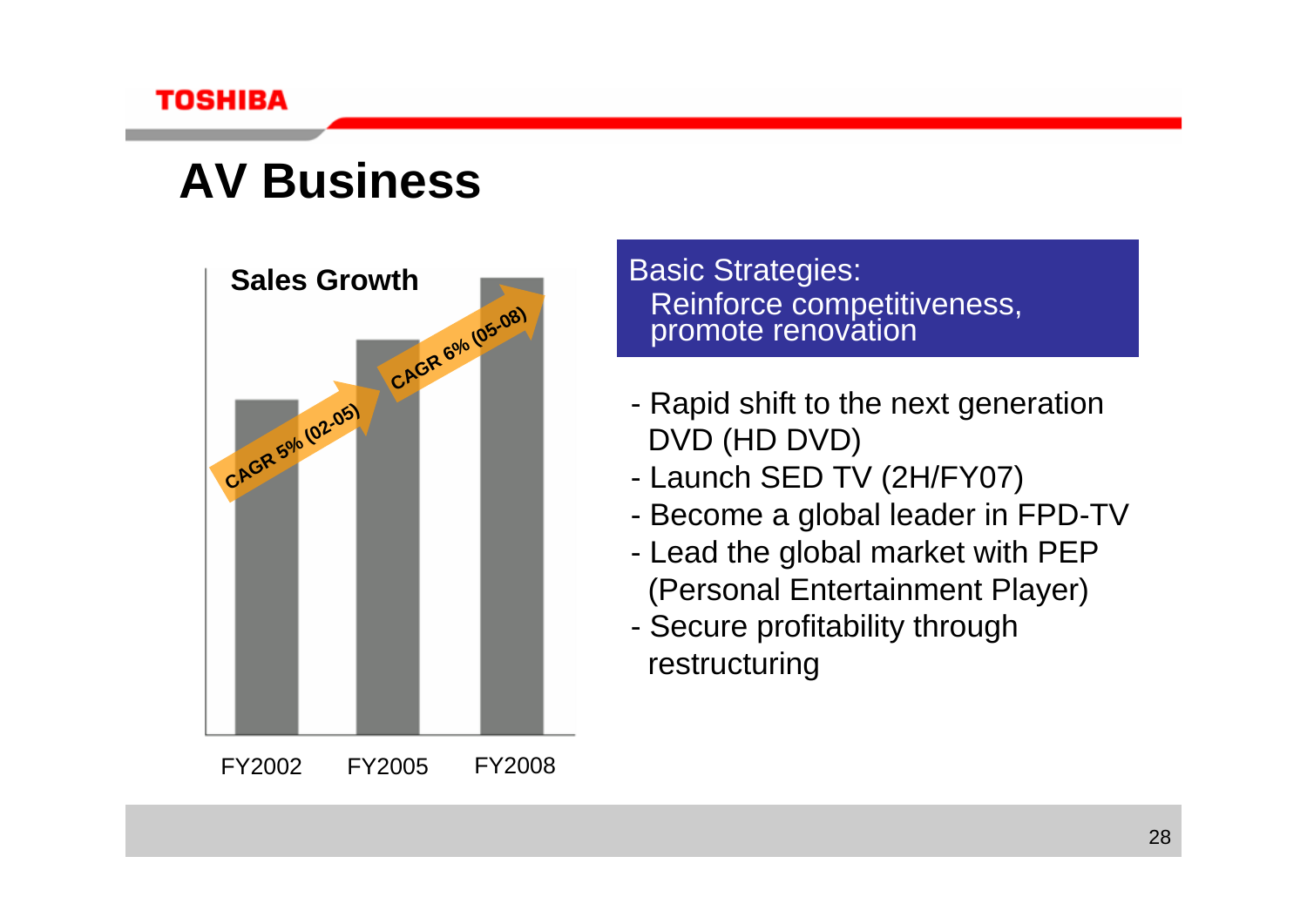# **Flagship Product Plan in AV Business**

#### LCD TV



#### HD DVD Player/ Recorder



Portable Media Player



#### FY2006

#### 06年度 **Decommoditized Decommoditized Products Products**

- Differentiate large-scale LCD TV (Full HD, network technology)
- Improve recognition of "REGZA" by vigorous investment in advertising
- Execute geographical strategies, raise FPD production capacity and refine rear-projection TV and CRT

#### **Rapid ramp-up of HD DVD**

- Rapid shift from current DVD business to HD DVD
- Vigorous investment in development and advertising

**Differentiation in hardware and alignment with software and contents alignment with software and contents**

- Bring PMC-integrated devices to market
- Launch differentiated products by decomoditization strategy
- Expand business opportunities by partnership strategy

HDD Movie Camera



#### FY2008

- Launch SED TV (FY07)
- Expand full HD line-up up to medium size SCD TV
- Expand line-up of LCD TVs integrating IPS (from JV)

- - Deliver second-generation mainstream models
- Enrich HD DVD contents
- Close tie-ups with distributors
- Enhance large-capacity and high-resolution
- High definition
- Lighter and smaller
- Full-scale launch of HDD movie camera and establish revenue base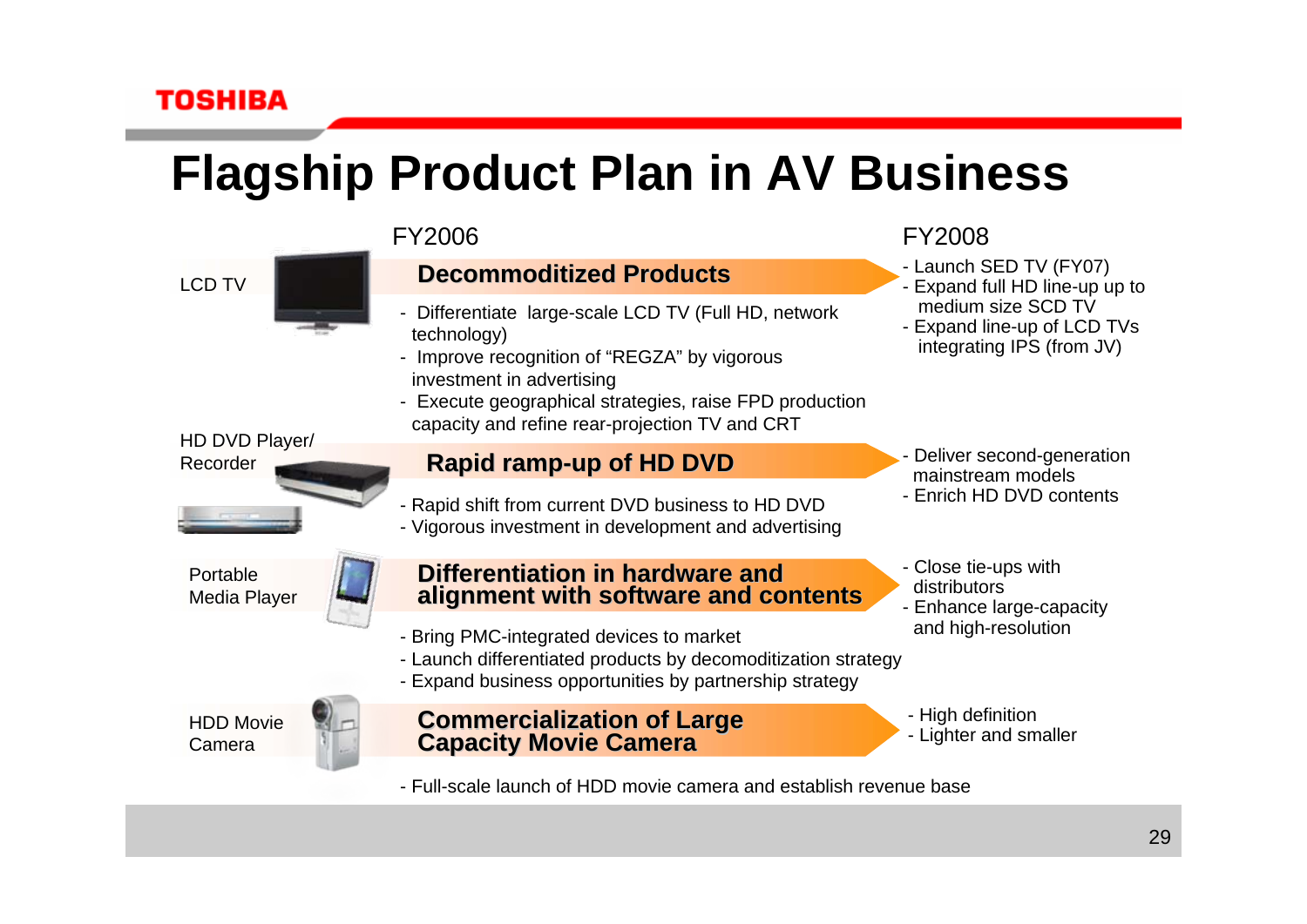# **Structural Reform in AV Business**

- Structural reform has made progress. Undertake continuous review of reform
	- $\rightarrow$  Raise level from improvement to innovation with i cube PJs
	- 1. Reduce inventory assets
	- 2. Analyze and improve inferior quality
	- 3. Fully enforce procurement CR to resist price erosion
	- 4. Reduce fixed costs
	- 5. Examine costs at development stage
	- 6. Reduce global logistics costs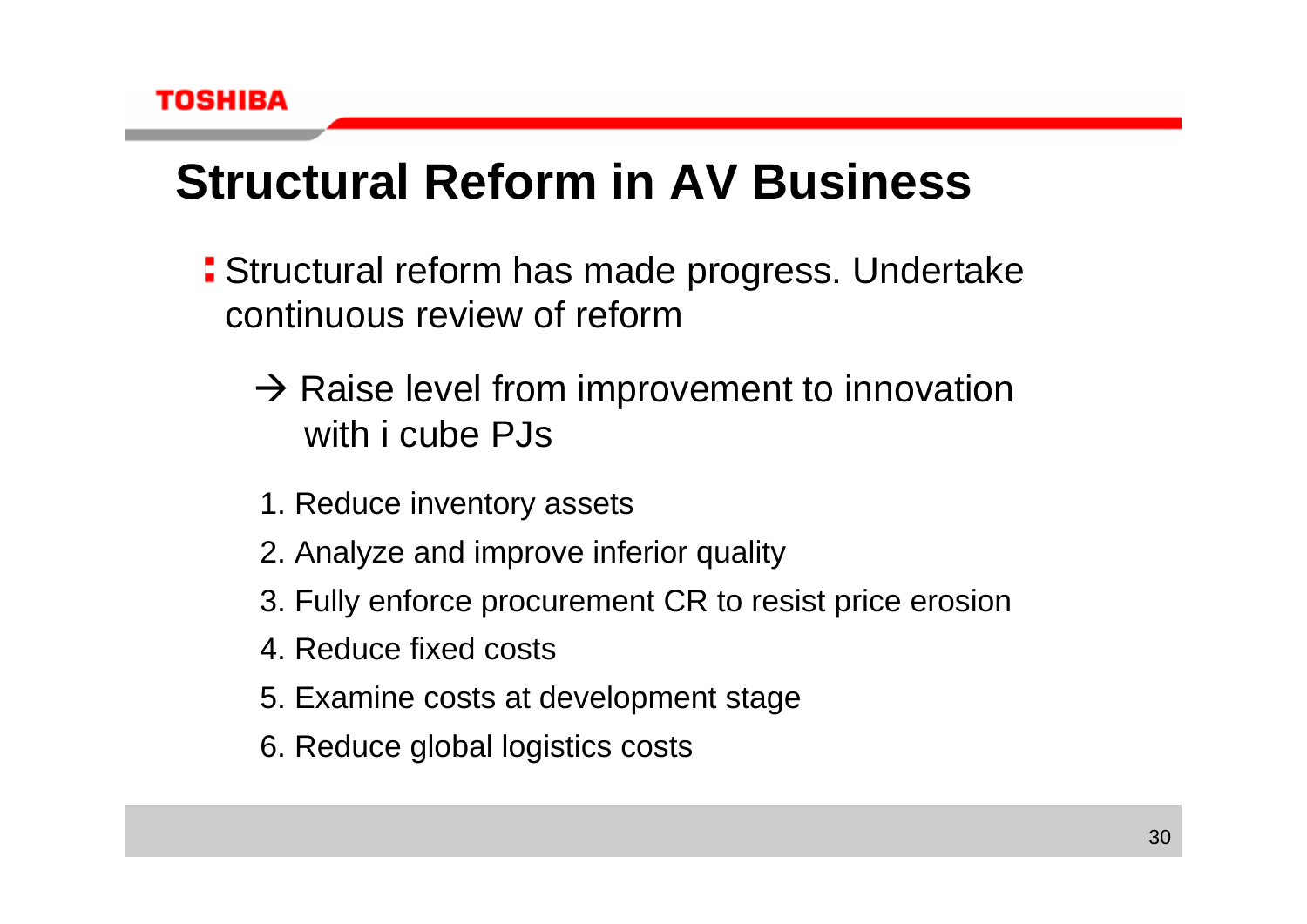

- **Business Results for Fiscal Year 2005**
- **E** Business Strategies

Basic Management Policy

Basic Strategies of Mid-term Business Plan

**Strategies for Key Businesses**

NAND Flash Memory, SED, Nuclear Power, Medical Systems, Storage Devices, PC, AV

- **Activities to Promote Innovation**
- **Enhancement of CSR Management**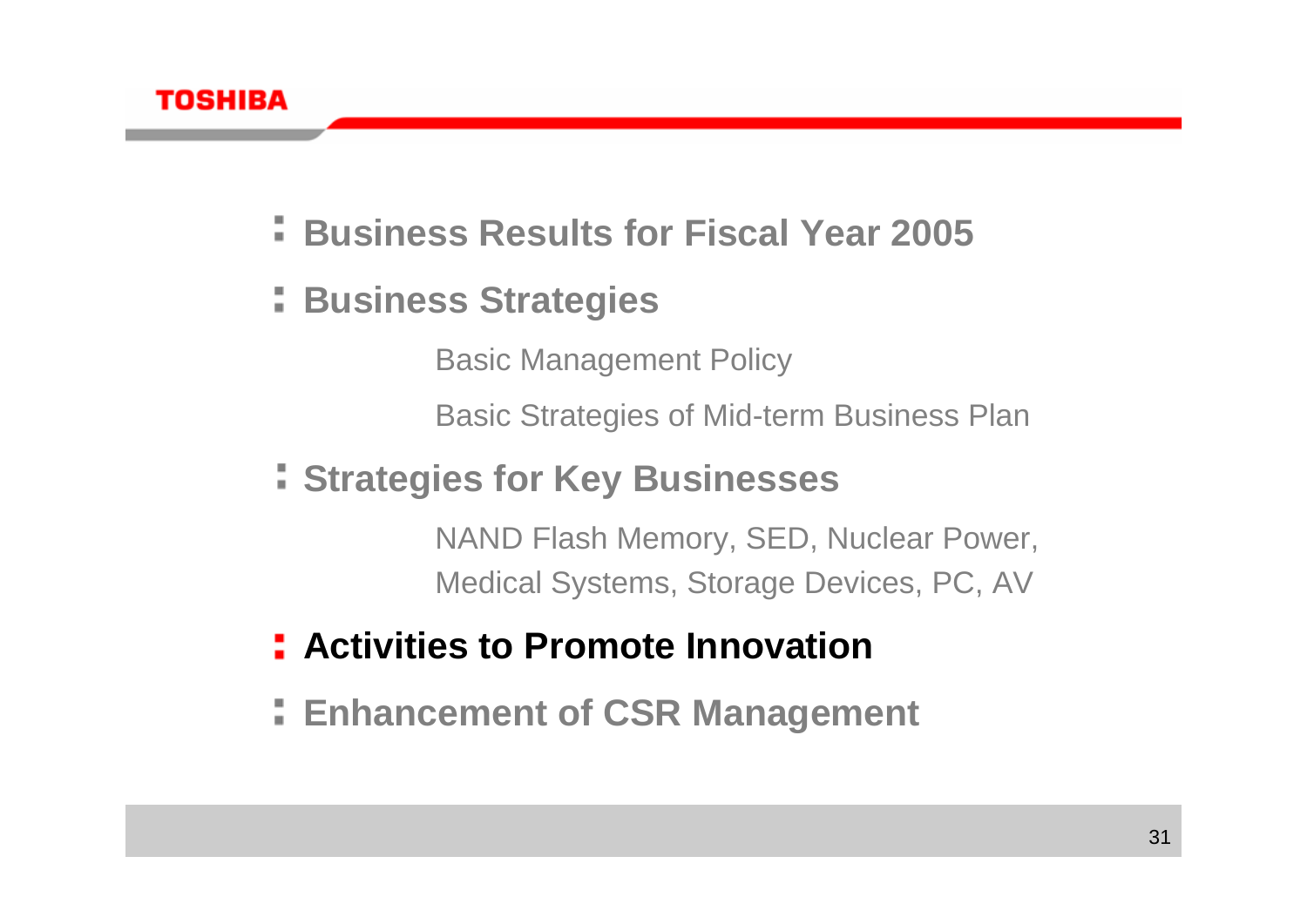### **Two Innovations to Realize Sustainable Growth**

### Process Innovation + Value Innovation



### Process Innovation ( "i cube" )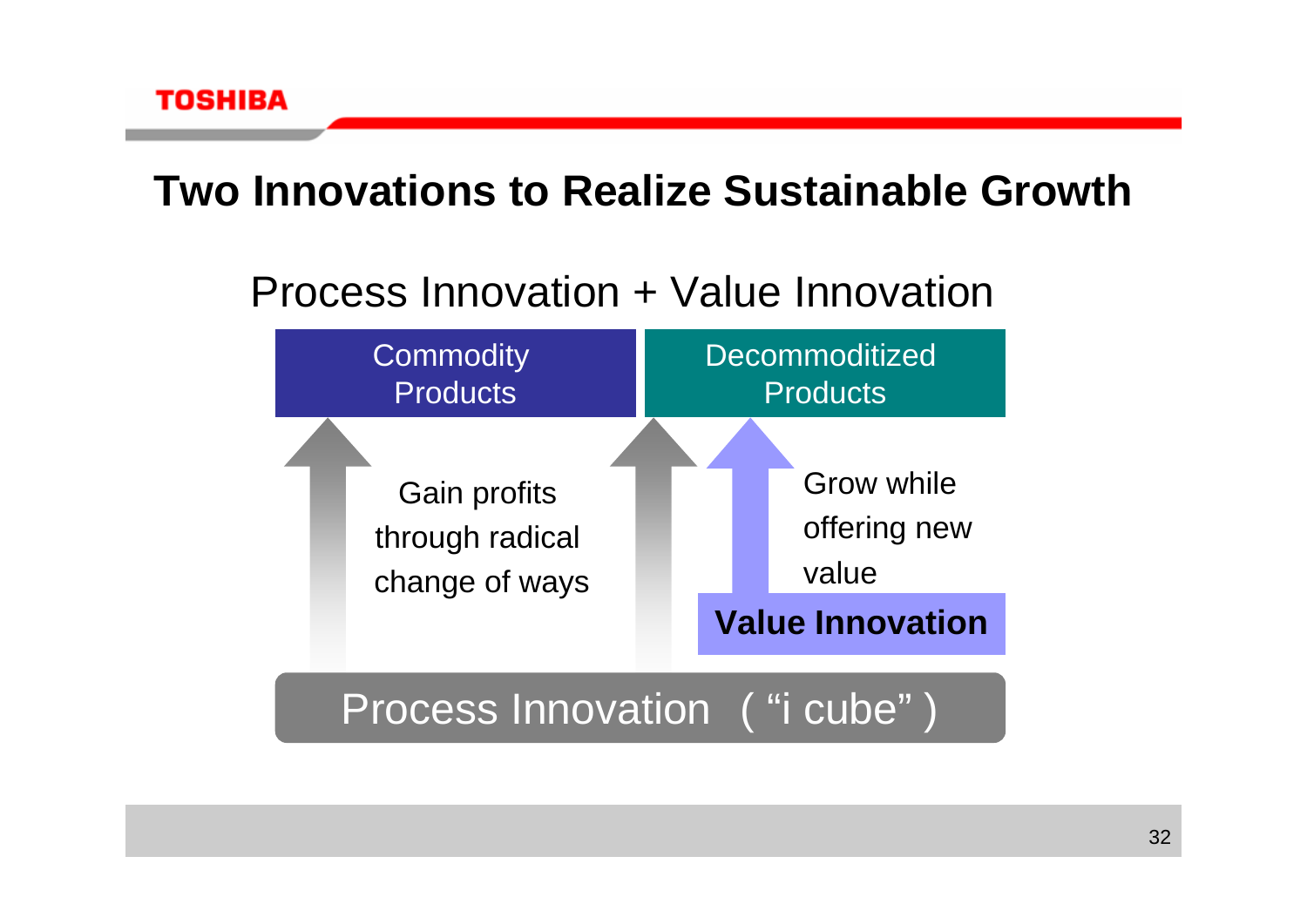



i cube is a Toshiba Group program that drives systematic advances in innovation. It cultivates new ways of thinking that fuse knowledge derived from all aspects of operations through application of Toshiba's management innovation methodologies.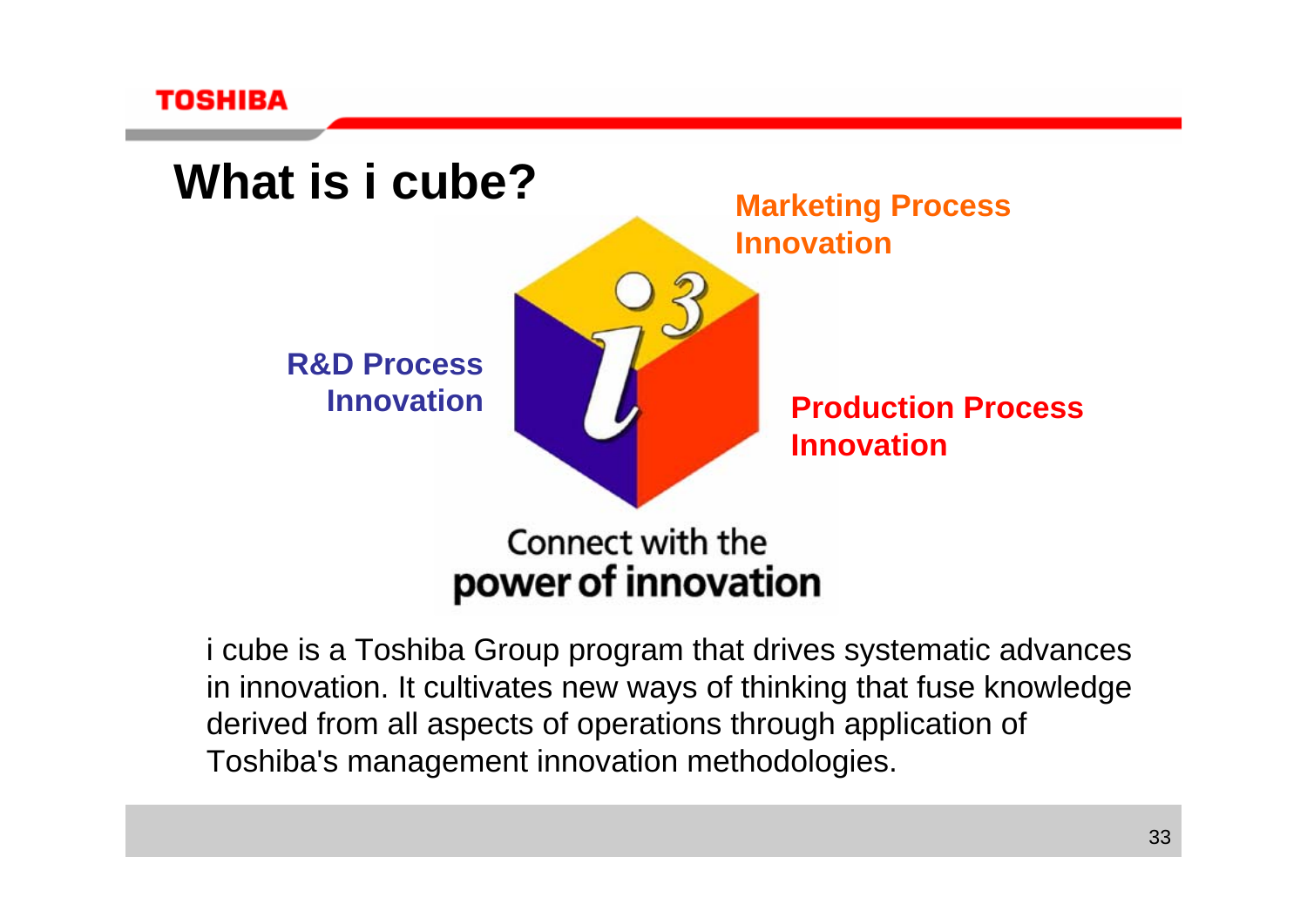

### **Themes for Promoting i cube**

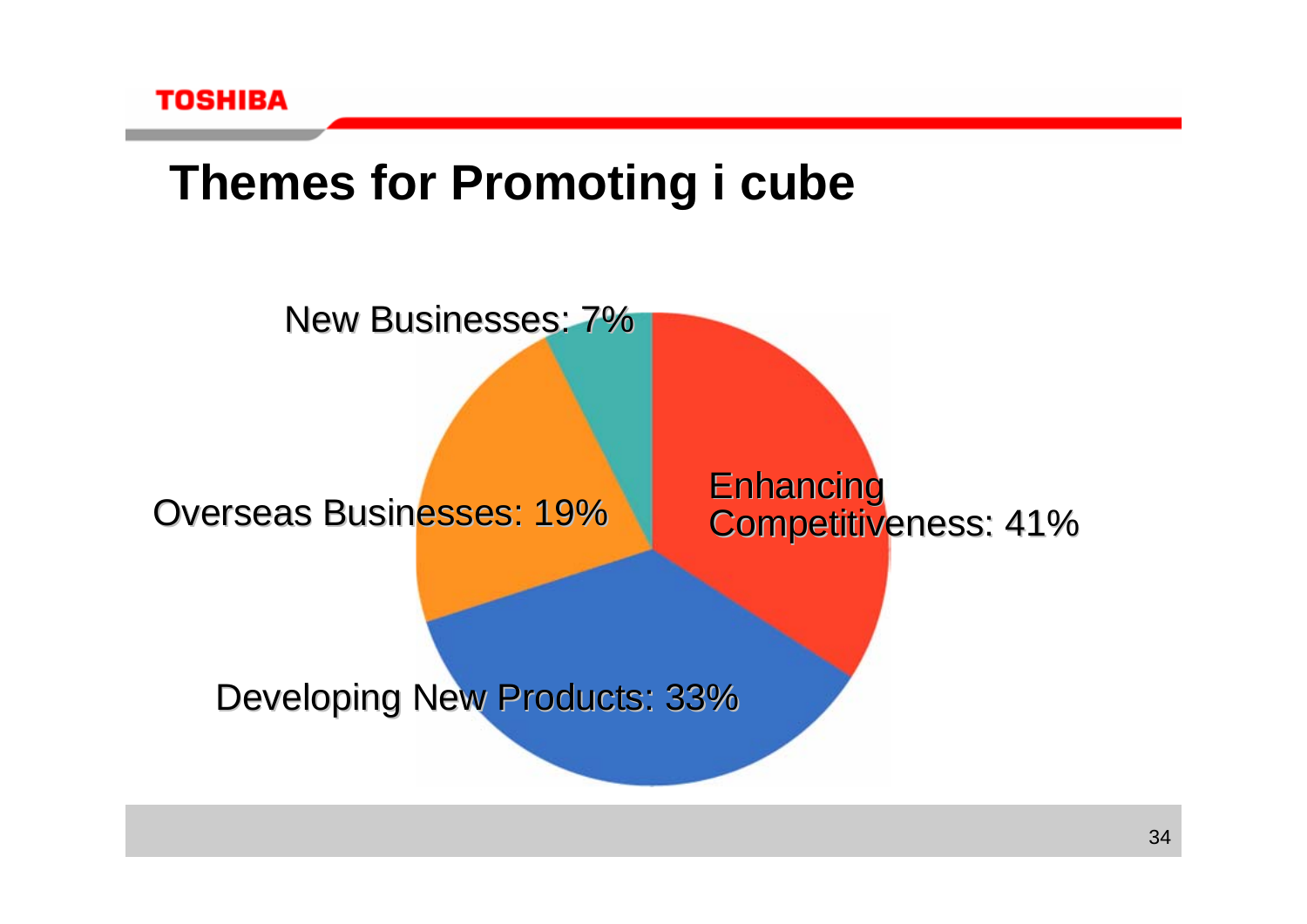

- **Business Results for Fiscal Year 2005**
- **E** Business Strategies

Basic Management Policy

Basic Strategies of Mid-term Business Plan

**Strategies for Key Businesses**

NAND Flash Memory, SED, Nuclear Power, Medical Systems, Storage Devices, PC, AV

- **Activities to Promote Innovation**
- **Enhancement of CSR Management**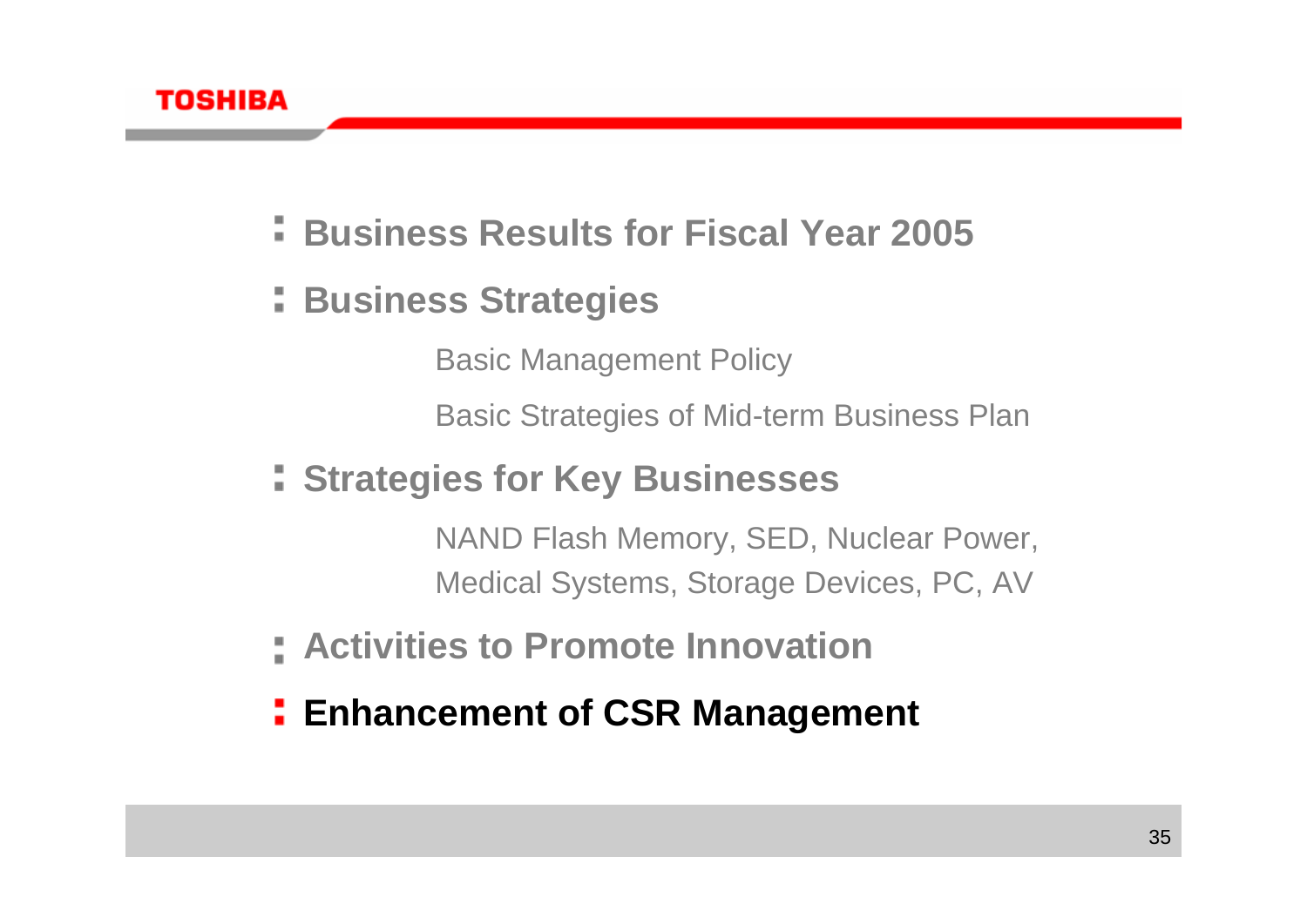citizen

## **CSR Management**

#### **Toshiba is a Global Group Trusted Worldwide**

**Basic Principles of CSR Activities Major Emphases in CSR Activities Toshiba Group Slogan** 1. We prioritize "human life & safety" and "legal compliance" in all business activities. **Committed to People, Committed to the Future. TOSHIBA** 2. Leading role in environmental activities: Through execution of Environmental Vision 2010 and our Fourth Voluntary Plan, we Respect stakeholders contribute to a sustainable society. Promote technological 3. Global Promotion of CSR Activities:innovation and create new We share the universal values of valueglobal society and coexist with each regional society as a good corporate citizen. Contribute to a better global environment4. Information Disclosure and Communication:We make full information disclosure Contribute to the development and proactive communications, achieving of society as a good corporate

accountability.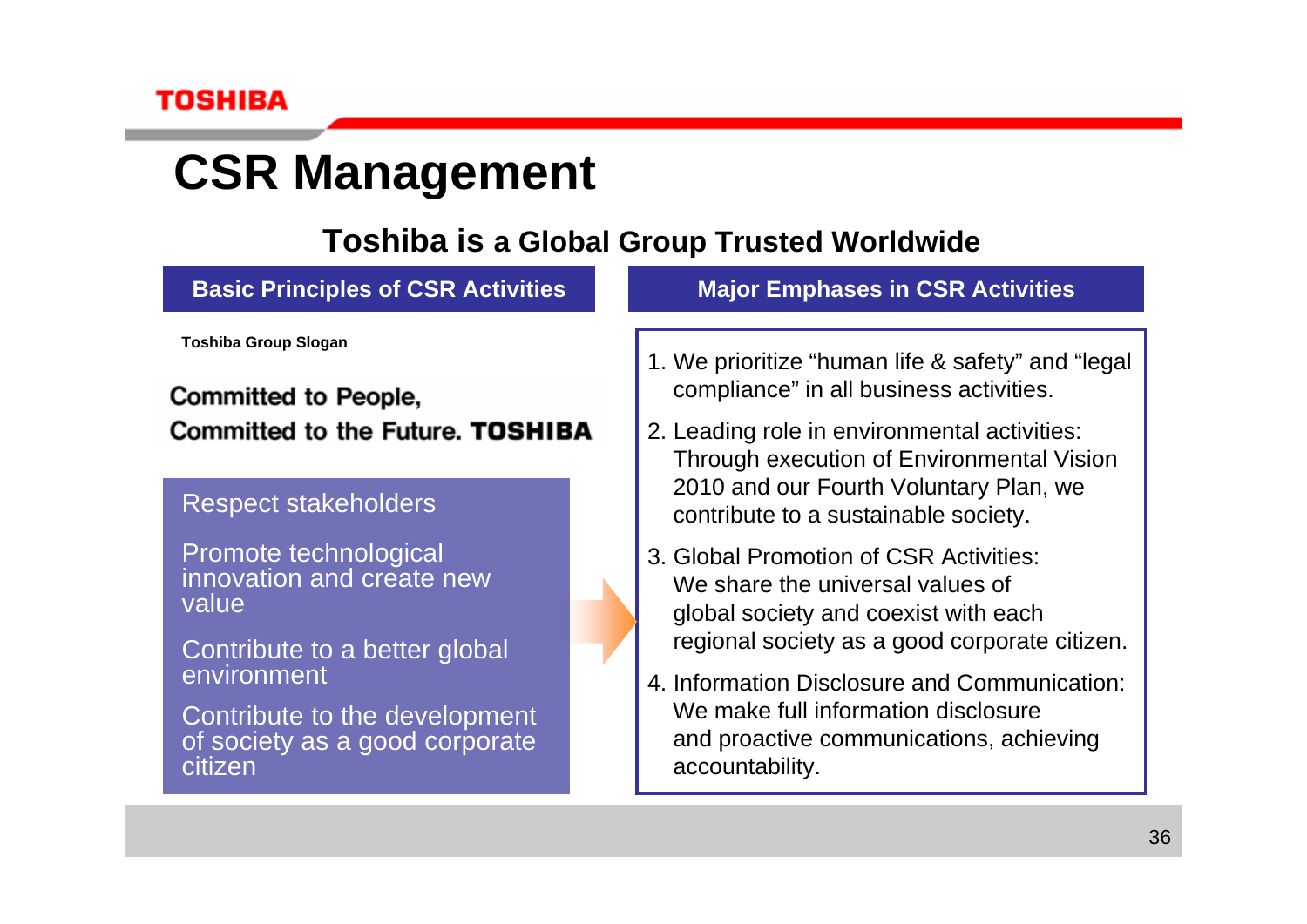# **Efforts for Strengthening Compliance**

### **We prioritize "human life & safety" and "legal compliance" in all business activities.**

**Thorough Compliance Policy and Measures in Marketing**

**Preventative Measures to Avoid Misrepresentation of Test Data**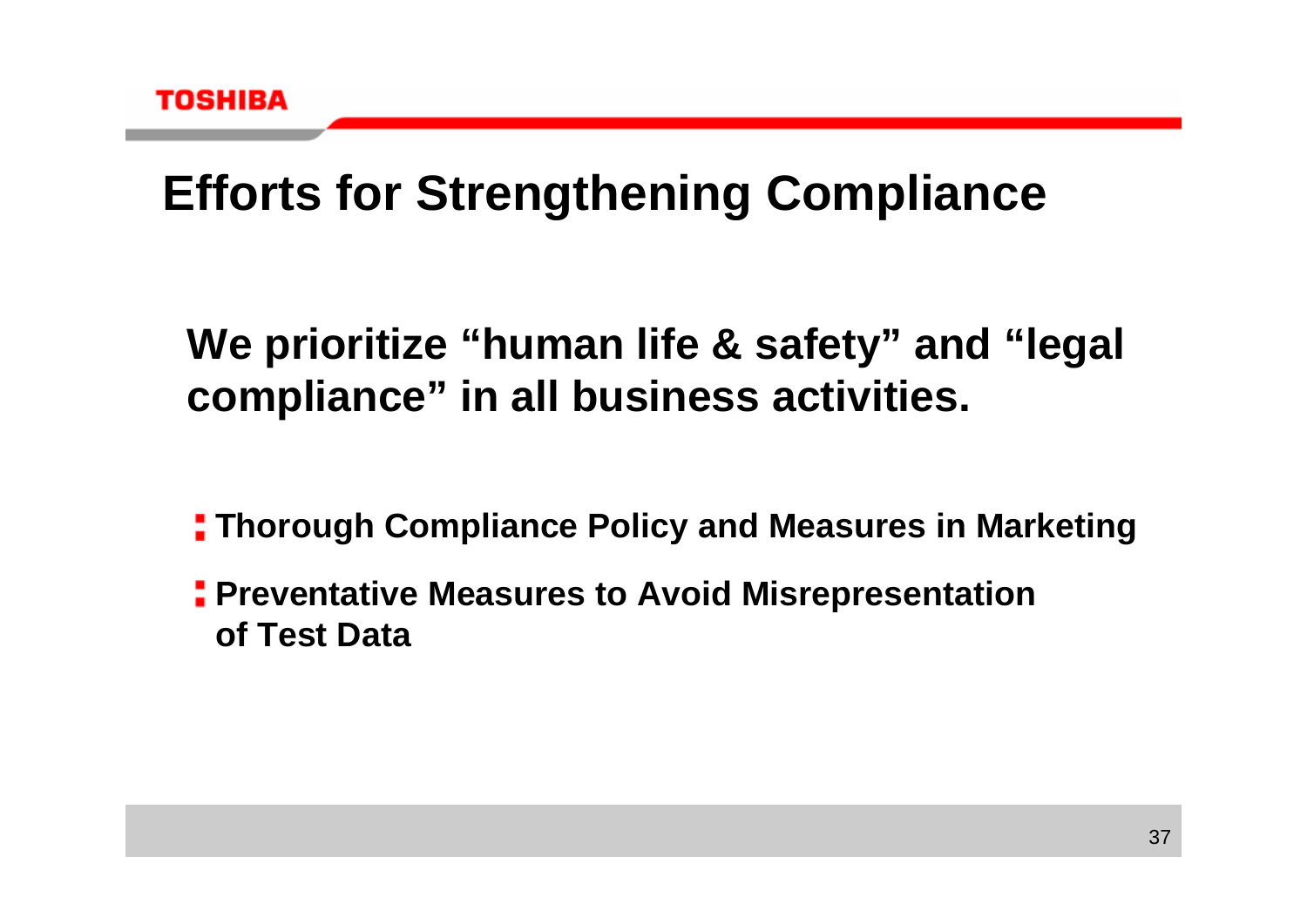### **Toshiba Group's Environmental Vision 2010**

**Committed to People. Committed to the Future, TOSHIBA** 

Contribute to sustainable development of the Earth throughout our business processes and products

#### **Double overall eco Double overall eco-efficiency efficiency (FY2010/FY2000) (FY2010/FY2000)**

| <b>Product</b>             | <b>Business process</b>   |
|----------------------------|---------------------------|
| eco-efficiency             | eco-efficiency            |
| <b>Factor T – Products</b> | <b>Factor T - Process</b> |
| 2.2                        | 1.2                       |
| Improvement of product     | Improvement of sales,     |

value, environmental impact of product throughout its lifecycle

⋝

environmental impact of<br>entire business process



Fulfilling responsibilities as a global corporate citizen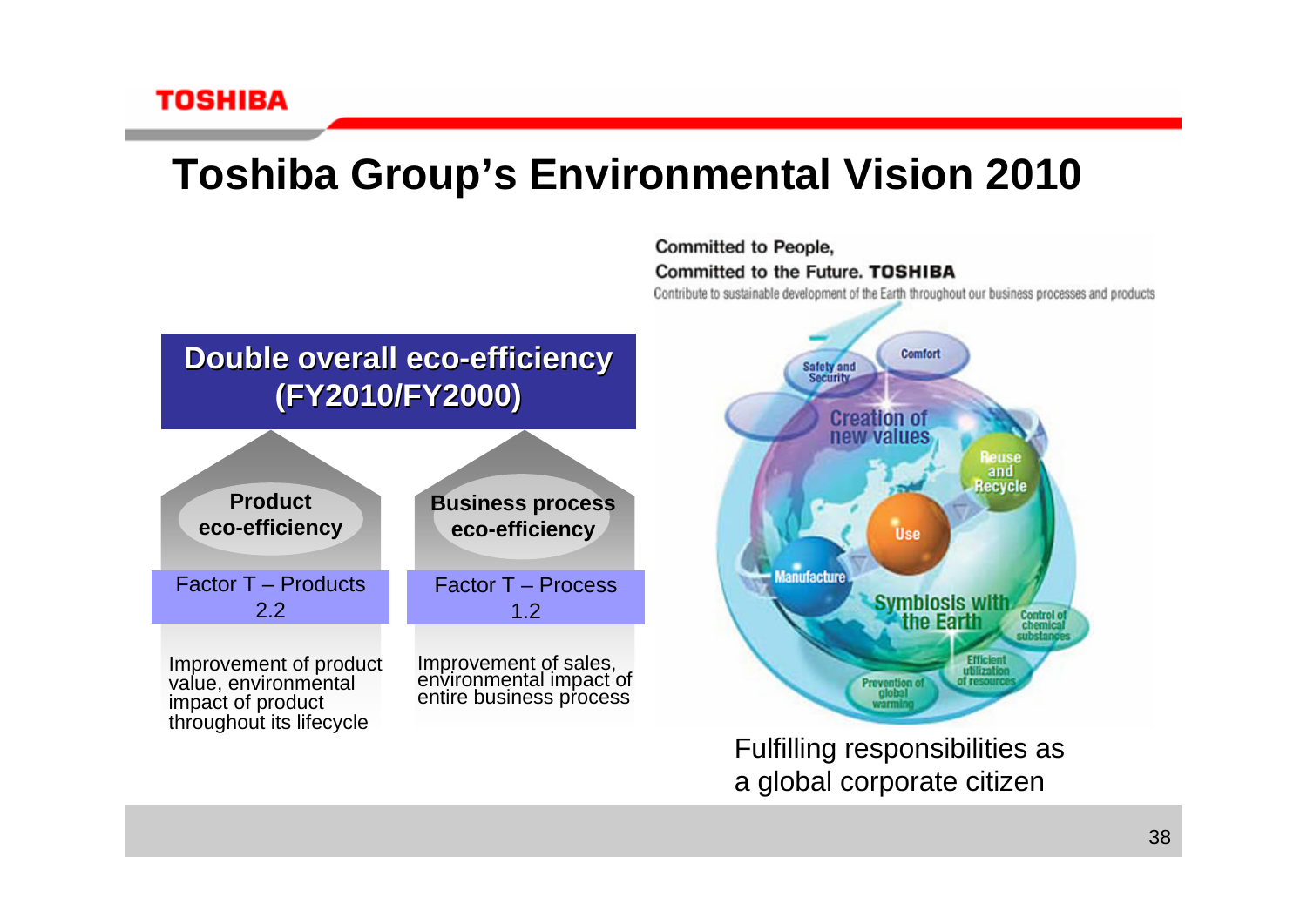# **Promote Voluntary Environmental Plan**

### Enhance product eco-efficiency

### **(1) Provide environmentally conscious products**

- Create environmentally conscious products throughout product lifecycle

### **(2) Abolish specific hazardous chemical substances**

- Comply with RoHS regulations and expand voluntary adoption of applicable substances

### Implement business process innovation

### **(1) Prevent global warming**

- Achieve business expansion and reduction of  $\mathsf{CO}_2$  emissions
- Reduce CO $_2$  emissions associated with product logistics
- **(2) Promote effective use of resources**
	- Pursue zero emissions and promote product recycle program
- **(3) Control chemical substances**
	- Improve production processes and reduce emissions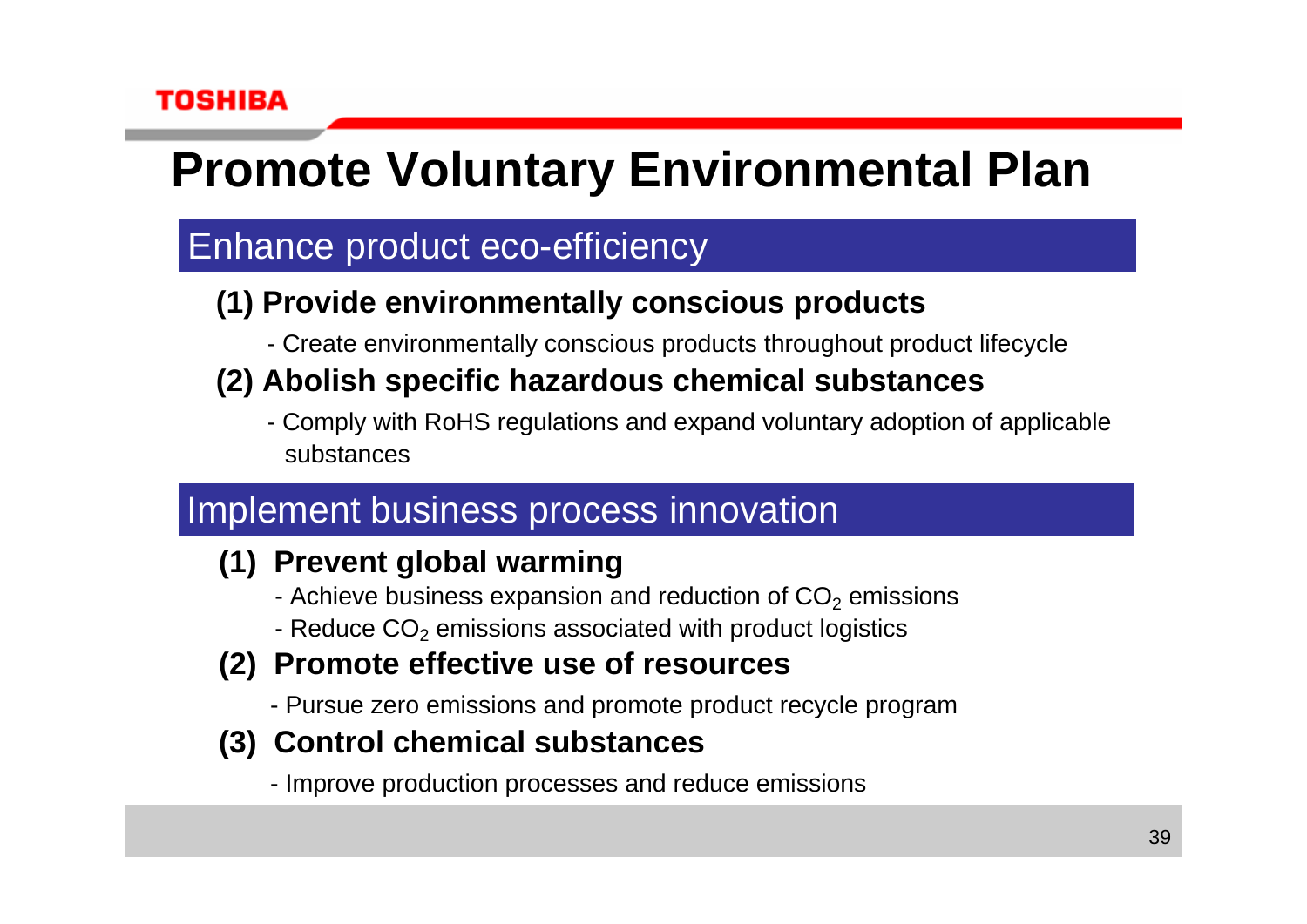### **Goals for Fiscal Year 2008**

| <b>Net Sales</b>                        | 7.8 trillion yen  | 7% CAGR from FY2005<br>4% CAGR from FY2002 to FY2005                   |
|-----------------------------------------|-------------------|------------------------------------------------------------------------|
| <b>Operating</b><br><b>Income Ratio</b> | Over 5%           | 3.8% in FY2005                                                         |
| <b>D/E Ratio</b>                        | <b>Below 100%</b> | 92% in FY2005                                                          |
| <b>ROE</b>                              | Over 10%          | 8.6% in FY2005                                                         |
| <b>Capital</b><br><b>Expenditures</b>   | 2.04 trillion yen | in three years from FY2006 to FY2008;<br>61% to Electronic Devices     |
| R&D<br><b>Expenditures</b>              | 1.26 trillion yen | in three years from FY2006 to FY2008;<br>equivalent to 6% of net sales |